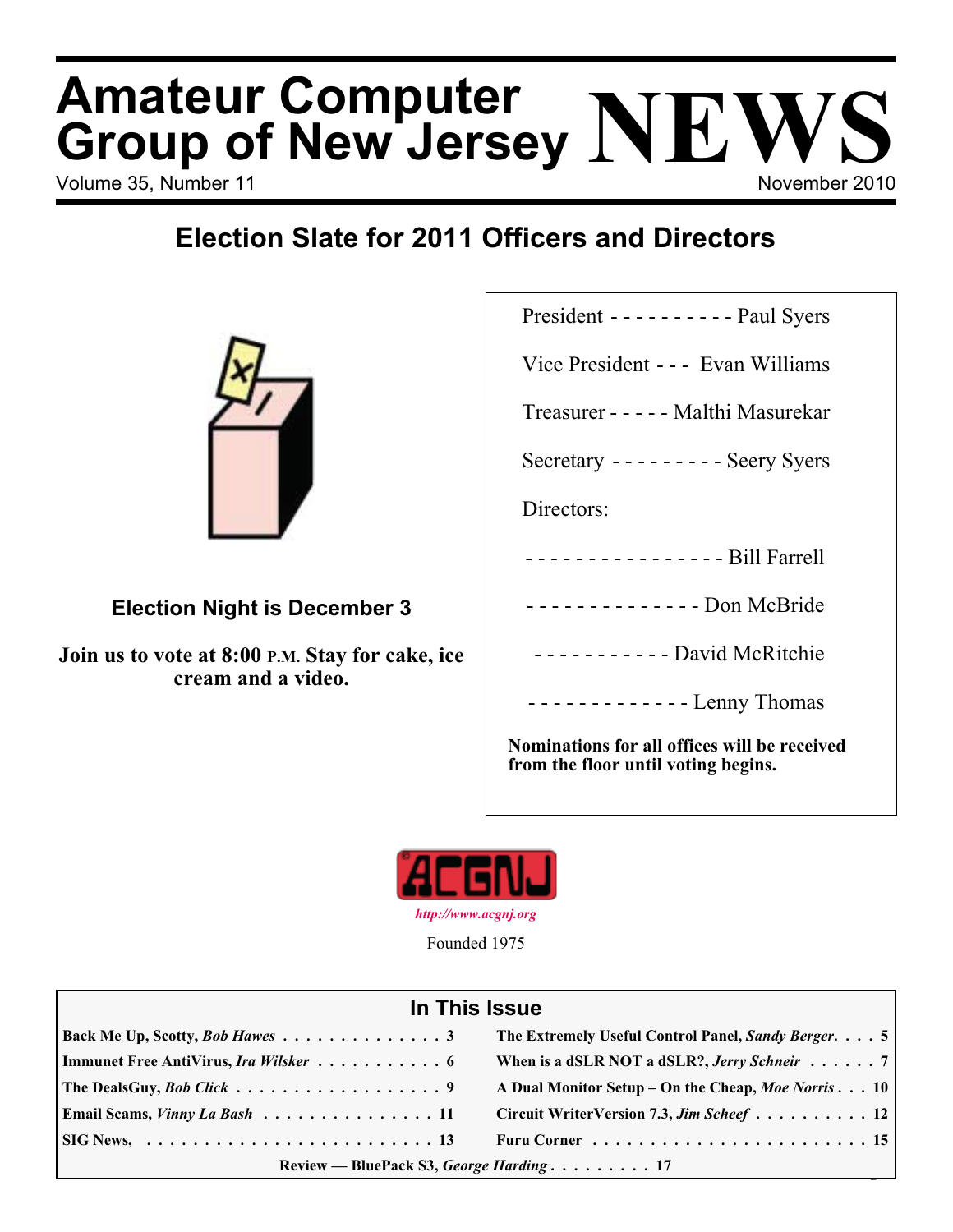#### **Officers, Directors and Leaders**

| <b>Officers</b>                |                  |                    | <b>Board of Directors</b>   |                     |                    |
|--------------------------------|------------------|--------------------|-----------------------------|---------------------|--------------------|
| President                      | Paul Syers       |                    | Director Emeritus           | Sol Libes           | $(609)$ 520-9024   |
| Vice President                 | Evan Williams    | $(908)$ 359-8070   | Through 2011                | Gregg McCarthy      |                    |
| Treasurer                      | Malthi Masurekar | $(732) 560 - 1534$ |                             | Arnold Milstein     | $(908)$ 753-8036   |
| Secretary                      | Seery Syers      |                    |                             | John Raff           | $(973)$ 992-9002   |
| Past President                 | Mike Redlich     | $(908)$ 246-0410   |                             | <b>Bob Hawes</b>    |                    |
|                                |                  |                    | Through 2010                | David McRitchie     |                    |
| <b>Special Interest Groups</b> |                  |                    |                             | Don McBride         | $(732) 560 - 0369$ |
| C Languages                    | Bruce Arnold     | $(908)$ 735-7898   |                             | <b>Bill Farrell</b> | $(732) 572 - 3481$ |
| Firefox Activity               | David McRitchie  |                    |                             | Lenny Thomas        |                    |
| Genealogy                      | Frank Warren     | $(908) 756 - 1681$ | <b>Standing Committees</b>  |                     |                    |
| Hardware                       | Mike Reagan      |                    | APCUG Rep.                  | Frank Warren        | $(908) 756 - 1681$ |
| Investing                      | Jim Cooper       |                    | Facilities                  | John Raff           | $(973)$ 992-9002   |
| Java                           | Michael Redlich  |                    | Financial                   | Evan Williams       | $(908)$ 359-8070   |
| Layman's Forum                 | Matthew Skoda    | (908) 359-8842     | Historian                   | Lenny Thomas        |                    |
| <b>LUNICS</b>                  | Andreas Meyer    |                    | Membership                  | open                |                    |
| NJ Gamers                      | Gregg McCarthy   |                    | Newsletter                  | <b>Bob Hawes</b>    |                    |
| WebDev                         | Evan Williams    | $(908)$ 359-8070   | Publicity                   | Gregg McCarthy      |                    |
| <b>Window Pains</b>            | John Raff        | $(973)$ 992-9002   | <b>Trenton ComputerFest</b> | Mike Redlich        | $(908)$ 246-0410   |
|                                |                  |                    | Vendor Liaison              | Arnold Milstein     | $(908)$ 753-8036   |
|                                |                  |                    | Webmaster                   | John Raff           | (973) 992-9002     |

### **ACGNJ News**

#### **Editor**

Barbara DeGroot 145 Gun Club Road Palmerton PA 18071 Tel: (570) 606-3596 bdegroot@ptd.net

**ACGNJ News** is published by the Ama- teur Computer Group of New Jersey, In- corporated (ACGNJ), PO Box 135, Scotch Plains NJ 07076. ACGNJ, a non-profit ed- ucational corporation, is an independent computer user group. Opinions expressed herein are solely those of the individual author or editor. This publication is **Copy-**<br>**right**  $\bigcirc$  2010 by the Amateur Computer<br>**Group of New Jersey, Inc., all rights re-Group of New Jersey, Inc., all rights re- served. Permission to reprint with ap- propriate credit is hereby given to non-profit organizations.**

**Submissions:** Articles, reviews, cartoons, illustrations. Most common formats are ac- ceptable. Graphics embedded in the docu- ment must also be included as separate files. Fax or mail hard copy and/or disk to editor; OR e-mail to Editor. Always confirm. Date review and include name of word processor used, your name, address and phone *and* name, address and phone of manufacturer, if available.

**Tips for reviewers:** Why does anyone need it? Why did you like it or hate it? Ease (or difficulty) of installation, learning and use. Would you pay for it?

**Advertising:** Non-commercial announce- ments from members are free. Commercial ads 15 cents per word, \$5 minimum. Camera ready display ads: Full page (7 x 10 inches) \$150, two-thirds page  $(4\frac{1}{2} \times 10)$  \$115, half-page \$85, one-third \$57, quarter \$50, eighth \$30. Discount 10% on 3 or more con- secutive insertions. Enclose payment.

**Publication Exchange:** Other computer user groups are invited to send a subscription to ACGNJ at the address below. We will re- spond in kind.

**Address Changes** should be emailed to *membership@acgnj.org* or sent to ACGNJ at the address below.

**Membership**, including subscription: 1 year \$25, 2 years \$40, 3 years \$55. Additional family members: \$10 each per year. Student : 1 year \$20. Senior citizen (over 65) 1 year \$20, 3 years \$45. Send your name, address and payment to ACGNJ, PO Box 135, Scotch Plains NJ 07076.

**Typographic Note**: The ACGNJ News is produced using Corel Ventura 5. Font fami- lies used are Times New Roman (TT) for body text, Arial (TT) for headlines.

#### **E-Mail Addresses**

Here are the e-mail addresses of ACGNJ Officers, Directors and SIG Leaders (and the Newsletter Editor). This list is also at (*<http://www.acgnj.org/officers.html>*).

| Bruce Arnold         | barnold@ieee.org                     |
|----------------------|--------------------------------------|
| Jim Cooper           | jim@thecoopers.org                   |
| Barbara DeGroot      | bdegroot@ptd.net                     |
| Mark Douches         | pcproblems@pobox.com                 |
| David Eisen          | ultradave@gmail.com                  |
| <b>Bill Farrell</b>  | wfarr18124@aol.com                   |
| Manuel Goyenechea    | Goya@acgnidotnetsig.org              |
| <b>Bob Hawes</b>     | bob.hawes@acgnj.org                  |
| Sol Libes            | sol@libes.com                        |
| Malthi Masurekar     | malthirm@verizon.net                 |
| Don McBride          | don@mcbride.name                     |
| Gregg McCarthy       | greggmajestic@gmail.com              |
| David McRichie       | dmcritchie@hotmail.com               |
| Andreas Meyer        | lunics@acgni.org                     |
| Arnold Milstein      | mrflark@yahoo.com                    |
| John Raff            | $\overline{\text{iohn}(a)}$ raff.com |
| Mike Redlich         | mike@redlich.net                     |
| Matt Skoda           | som359@aol.com                       |
| Keith Sproul         | ksproul@noc.rutgers.edu              |
| Paul Syers           | paul.syers@acgnj.org                 |
| Lenny Thomas         | lenny.thomas@acgnj.org               |
| <b>Scott Vincent</b> | scottvin@optonline.net               |
| Frank Warren         | kb4cyc@webwarren.com                 |
| Evan Williams        | ewilliams@collaboron.com             |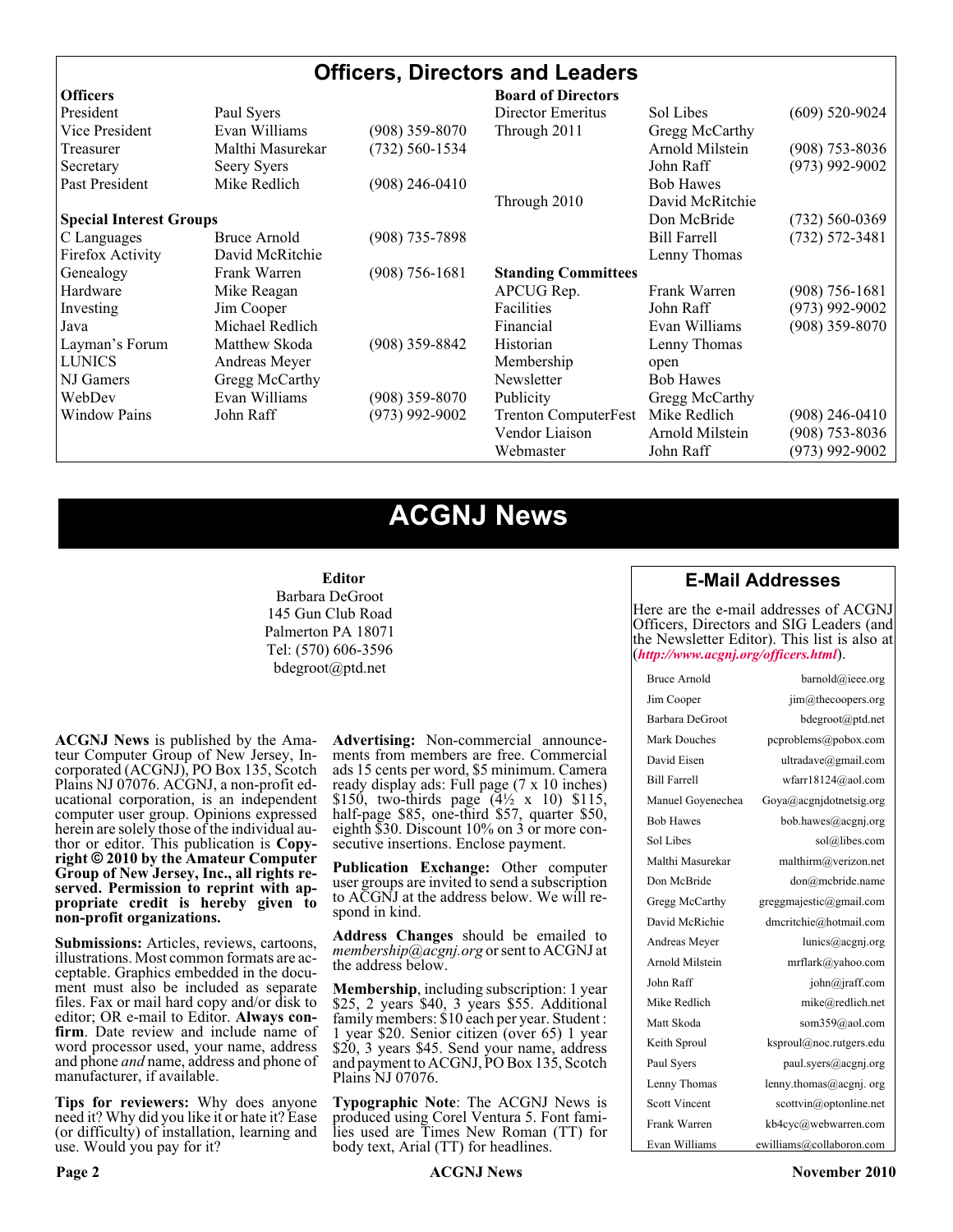## **Back Me Up, Scotty**

*Bob Hawes, ACGNJ*

Just about three years ago, in *Further Adventures in Time Travel* (my article in our December 2007 issue), right after I'd finished ranting about the egregiously bad quality of most CD/DVD media (but also listing brand names and sources of the few good ones), I wrote; "That's about all I've got at the moment on backup media. Next month, we'll look at some contemporary backup **programs**". Here it is, roughly thirty-six "next" months later, and I **still** haven't kept that promise (and, in fact, I **won't** be doing it this time, either). Now, I can hear someone asking; "What about all those recent articles you wrote on drive imaging programs? Don't they count?" Well, yes and no, as I'll explain a bit further below. As to that promise, though, why didn't I keep it? Simply put, the fact is that I've never found a backup program for my **data** files that I liked as much as Colorado Backup for DOS; and I just can't bring myself to recommend anything less. However, this title has been "burning a hole in my pocket" ever since I first thought of it (maybe as much as five years ago). Because it's now entirely possible that I'll **never** write a "backup programs" article like the one I previously intended, I've decided to use it for this article instead.

I feel quite silly explaining that it's a twist on such a famous line as "Beam me up, Scotty", but there's a good reason why I should. That catch phrase is so ubiquitous that

it's really hard to believe that no "official" performer ever actually said it until **after** it had become a cliche. It's a prime example of misquotation, a fairly common phenomenon in literature and journalism. A real or fictional phrase gets "distilled" through extraneous use until it comes out sounding much better than the original source. William Shatner (playing Captain James T. Kirk) **never, ever** said those exact words, in that exact order, in any Star Trek TV episode or movie. Not even (as some sources have erroneously reported) in *Star Trek: The Animated Series*. That's where he came closest, though, saying "Beam us up, Mr. Scott". (In passing, it should be noted that a lot of "Trekkies" have been trying very, very hard for a very, very long time to pretend that those cartoons never happened). Anyway, we're talking back-ups here, not beam-ups.

Almost from the day that I got my first PC, I kept my data files **separate** from my operating system and program files, backing up the former as often as possible; but backing up the latter only as necessary (when I made changes, for instance, such as adding or removing a program). For most of that time, I kept my OS/program files and data files in separate partitions. (Just recently, I've switched to keeping them on completely different hard disks, which doesn't really change anything as far as philosophy is concerned). My earliest backups were made to floppy disks, using the

*Continued above right Centinued below left*

DOS program XCOPY to copy individual files and/or directories. My initial "whole partition" backups were also made to floppies, first using the DOS programs BACKUP and RESTORE, later using Central Point Backup (part of PC Tools). When I added a tape backup drive to my computer, Colorado Backup for DOS (CBD from now on) came with it.

CBD handled both types of partitions equally well. For data partitions, I did either full backups (every single file), or incremental backups (only those files that had been changed or added since the last backup). For operating system/program file partitions, I always did full backups, except that I modified my CBD control file so that it **wouldn't** back up the two DOS system files (IO.SYS AND MSDOS.SYS). Those files had to be copied to one and only one place on a drive, or else the computer wouldn't boot; and the CBD Restore function just couldn't reliably do that. To restore an OS backup to an empty (but already formatted) partition on a new hard disk, I first had to boot from a DOS floppy and use the SYS command to properly install those two files. After that, CBD could easily restore all the other files. (The presence or absence of Windows 3.x didn't make any difference. There **was**, in fact, a version of Colorado Backup designed for Windows 3.1, but I **never, ever** used it). Following these methods, I relied on CBD for several years with no problems.

Then came Windows 95. Suddenly, the operating system contained an enormous number of files, not just two. Furthermore, CBD was no longer an option, since it couldn't handle the new long file names. Fortunately, there was Colorado Backup for Windows 95 (CBW from now on). Unfortunately, it had several deficiencies.

I discovered most of them immediately; but there was one that, to my sorrow, I didn't notice for quite some time. (That would be the introduction of the phenomena that I call "time bugs". Fortunately for **your** sanity, the purposes of this article don't require that I go into any further details about them. It's sufficient just to mention that they exist, and that they really, **really** annoy me).

The biggest change was that CBW could **only** run under Windows 95. Thus, if you needed to restore an OS backup to an empty new hard disk, you had to first do a full, complete reinstallation of Windows 95. That often took over an hour. (In my opinion, much too long). As I've mentioned in previous articles, I didn't convert my main computer to Windows 95 until 1997 (when compatibility with my job required it). However, I did some experiments with Windows 95 in late 1995 (or maybe it was early 1996). I used an older computer with a spare hard disk for that purpose; and when those experiments were done, but before I erased that installation, I used it to make an official "Microsoft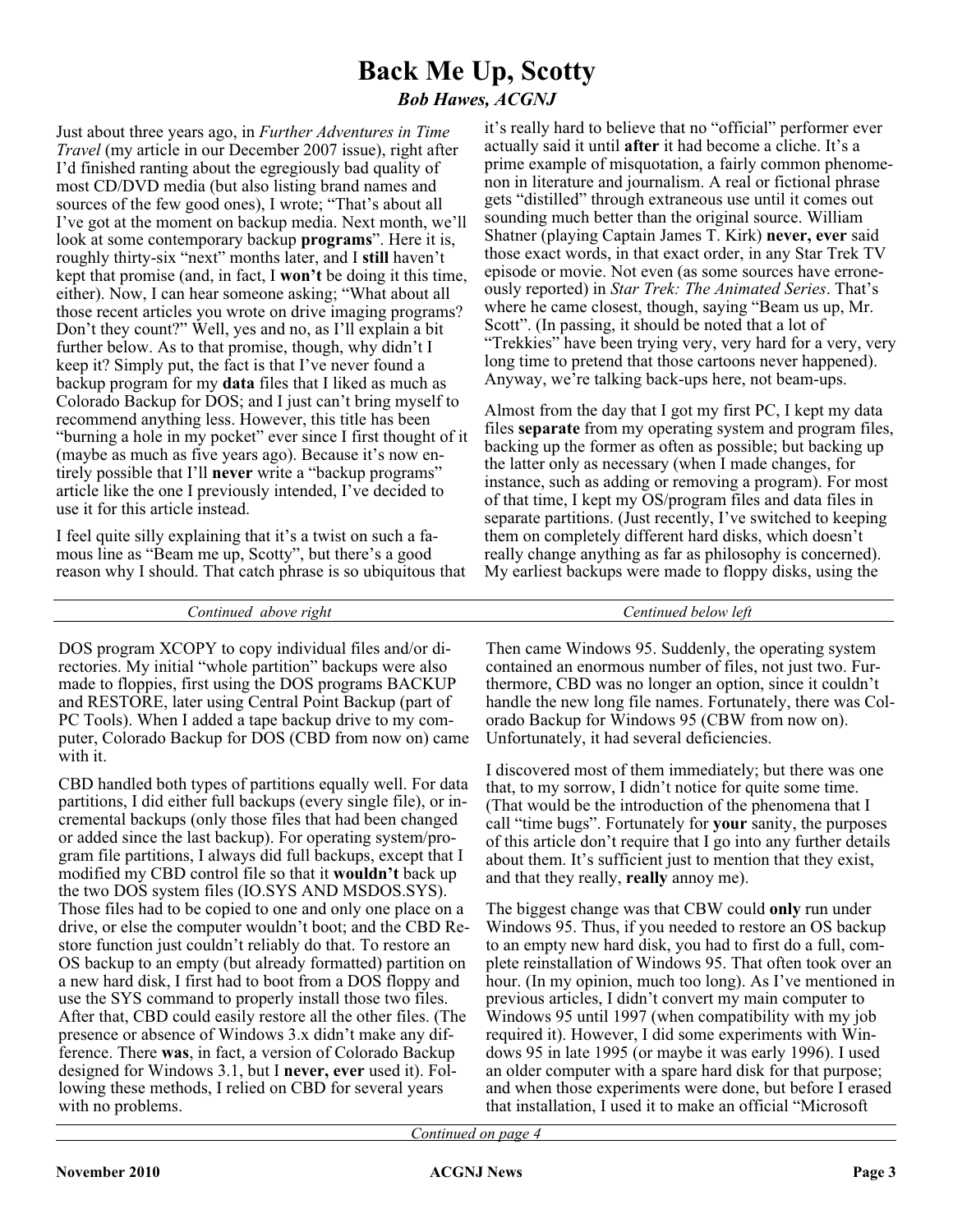#### **Back Me Up, Scotty,** *continued*

Windows 95 MS-DOS Startup Disk" (boot floppy). Then I used it to make a full CBW backup of the C: drive as well.

I'd noticed that most of the files in the Windows directory still used DOS style 8.3 filenames, and I wondered if it could actually boot **without** any long file names. I decided to find out. So I completely erased my experimental installation, and deleted its partition. Next, I booted that older computer from the aforementioned Startup floppy, used its FDISK command to create a new partition, used its FOR-MAT command to format said partition, and used its SYS command to install the Windows 95 versions of the two DOS system files (which 95 did, in fact, still need) into that partition. Then I used CBD to restore the full backup that I'd made with CBW. It restored all of the files without displaying any error messages; but, of course, it truncated all of the long file names to just eight characters. (Because, after all, that was the only thing it knew how to do). Finally, I rebooted the computer. This was the moment of truth. Would it fully boot into Windows 95? Amazingly, **it did!** As I expected, though, most of the installed programs **didn't** work. (That was because the "Program Files" directory didn't exist. Its name had been truncated). Rather than try to fix Program Files, I did a new installation of CBW from scratch. (It came on a single floppy, so it went in fast). Then, I re-restored that full CBW backup **with** CBW, to get a complete and accurate result.

In a more reasonable amount of time (to my mind, anyway), I'd regenerated a properly working Windows 95 installation; but as it turned out, it was too much of an inelegant kludge. As a "quick and dirty" substitute for doing a Windows 95 reinstallation from scratch, it was no doubt quick enough; but it was **much** too dirty, retaining way too many truncated vestiges from that first CBD restoration. The mutoid eight character "duplicate" of Program Files was easy enough to find and manually delete; but what about the "evil twins" of other smaller directories, not to mention the many extra files with inaccurately shortened names? They **hadn't** been overwritten when CBW correctly restored their corresponding long file named counterparts. Putting it in pseudo-medical terms, the "operation" had been a success, and the "patient" had lived; but now it had several heads, and quite a few additional arms and legs. All in all, **not** an acceptable outcome. I had some ideas about writing a batch file to automatically delete those vestigial items, or maybe even compiling my own executable program to do that (possibly writing it in the dBase programming language); but the easiest move was to simply drop the whole thing. So that's what I did. Mentally, I put another big red X in the **NO** column of my imaginary *Adopt Windows 95?* checklist, and moved on. A year or so later, when I was finally forced, kicking and screaming, to take up Windows 95, this particular problem no longer existed. By that time, I'd discovered Drive Image, from the late, great

*Continued above right Centinued below left*

PowerQuest Corporation. Using it, and later Ghost for DOS, and even more later Clonezilla and/or the other drive imaging programs I examined in recent articles, I've had satisfactory (though not necessarily perfect) solutions for backing up and restoring operating system partitions ever since. However, what about data partitions? They, after all, comprise the true topic of this article. With them, I haven't been as lucky.

By inclination, not to mention hard-headed stubbornness, I prefer to use good old DOS 8.3 filenames for my data files. I thought about making this an absolute requirement for my data partitions, so that I could continue backing them up with CBD. However, even though I really hate to say it, there are times when an extra character or two can come in pretty handy. Plus, there's the case of Internet generated HTML files, where you just flat out **have** to accept the long file names. So that wasn't an option, and I had to switch to CBW for my data backups. Now, every single Windows program I ever saw that claimed to be an "upgrade" of a DOS program lacked some component of the original DOS version. Often, there were additions; but something was **always** left out. Originally, I'd planned to list those missing Colorado features here; but that level of detail isn't really necessary to meet the scope of this article. Instead, I'll just say that I'd used them regularly with CBD, and that I definitely missed them in CBW. There **was** an addition, though, that I really liked. Instead of using the tape drive, you could

back up your files to a QIC (Quarter Inch Cartridge) file on your hard disk that was just **pretending** to be a tape. The tape drives in my various computers used DC2120 tapes, which had a native capacity of 120 MB. (With compression, I could usually get about 180 MB on a single tape). Initially, that had seemed like quite a lot; but by 1997, I was feeling the pinch. Of course, I could have bought larger capacity tape drives, but replacing them all (which I'd have to do for compatibility) would have been prohibitively expensive. Those new QIC files didn't have any built-in size limit, so they seemed to be an ideal solution.

I also got my first CD burner in 1997. That's when I changed my backup strategy from making tapes to writing QIC files onto CDs. Eventually, it occurred to me that I could "cut out the middleman" by eliminating those QIC files and copying those files I wanted to back up directly to a CD. I'd lose the advantage of compression, but I'd gain a CD that could be easily searched using Windows 95's "Find > Files or Folders" function. That's when I ran into yet another example of the transcendent genius of Microsoft. In their infinite wisdom, they'd adopted two **different** (and incompatible) Long File Name systems. The LFN system on a Windows 95 hard disk produced **longer** file names than their Joliet CD file system could handle, and also permitted the use of several characters in those names that Joliet wouldn't allow. Using an example that I mentioned previously, if you saved Internet generated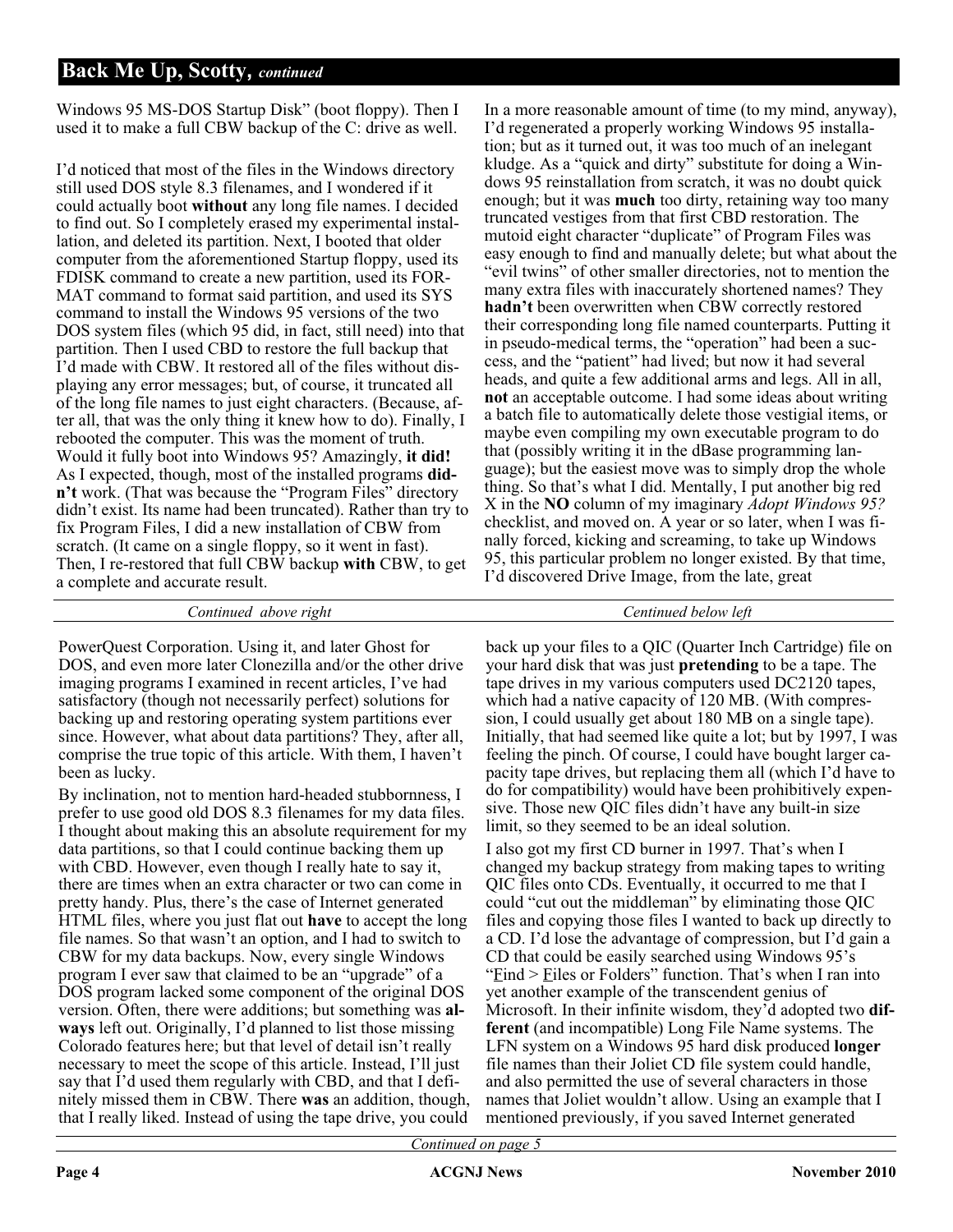#### **Back Me Up, Scotty,** *continued*

HTML files to your hard disk, and then tried to write them to a CD, their names would be truncated to the maximum Joliet length, and Joliet compatible characters would be substituted as necessary. In other words, they'd become unusable. The only way to back up such files was to store them in a WinZip archive file, then give **that** file a name acceptable to Joliet and write it to your CD. Using this method **did** get those kinds of files onto your CD; but as a

### **The Extremely Useful Control Panel**

*by Sandy Berger, [www.compukiss.com](http://www.compukiss.com)*

Just as you can use a car without manipulating anything under the hood, you can also use a computer without changing any settings. However, at a certain point you will want to correct a setting, uninstall a program, change the way your mouse works, or add another user. All of these functions and many more are found in the Windows Control Panel. Don't worry; the Control Panel is much easier to navigate than the cables, wires, and mechanisms that you find under the hood of a car....and you can use the tools in the Control Panel without getting your hands dirty.

In geek-speak, the Control Panel is the central location for all of the Windows operating system configuration needs. In everyday terms, it the place where you can work with the many tools that Windows offers to change and customize all of the settings. The Control Panel is part of the

*Continued above right Continued below left*

The Control Panel is a little different in XP than it is in Vista and Windows 7. So let's talk about XP first. By default, the Windows XP Control Panel appears in what is called "Category View". This means that various functions have been put into Categories. Previous versions of Windows showed a list of icons, one for each function, in Windows XP, this is called the "Classic View". When you open the Control Panel in Windows XP if you see several categories listed you are in "Category View". If you see a window full of individual icons, you are in "Classic View". You can change the view by clicking on the words "Switch to Classic View" or "Switch to Category View" which is on the left side of the screen. Check out these two options and see which one you like. You can switch between them quite easily at any time.In Windows Vista, you have the same choices, but you may have to click on "Control Panel Home" on the left side of the screen before you can click on "Classic View" or "Category View".

Microsoft made some changes in the Control Panel in Windows 7. They have eliminated the name Classic View. In Windows 7 you will see the words "View by" on the upper right side of the screen. Click on the down arrow next to those words and you will have three views to choose from: Category, Large Icons, or Small Icons. This Icon view is really the same as the Classic View. I prefer to use the Classic or Icon view, but again, you can check out all the views and see which one you like best.

result, you **lost** the ability to search for those files. All Hail the Great God Gates!

Now, we've still got a long way to go before we're finished. Except for a few words in our first sentence, we haven't even gotten started on the subject of substandard media. However, my deadline is looming. Since I just got in a nice dig against Microsoft, this seems like as good a place as any to take a break until next month. See you then.  $\Box$ 

Window's operating system's graphical interface. As such, you will find that it consists of easy-to-understand icons that are each labeled as to their function.

The Control Panel has been around since the first version of Windows. Over the years, it has morphed into a very useful set of management tools for your computer. In a car you need to know where the hood release lever is, in Windows, you need to know how to access the Control Panel. In Windows Vista and Windows 7, you can access the Control Panel by clicking on the Start button and choosing Control Panel from the right column of choices. In Windows XP, you will click Start, then choose Control Panel from the left column. If you don't see the Control Panel listed, click on Settings from the left column and then click on Control Panel.

There are 45 icons in the icon view in Windows 7 and about the same number in previous versions. If you look at the Classic or Icon view, you will see that the icons have labels, like Display, Sound, Power Options, Mouse, Keyboard, User Accounts, Folder Options, and Devices and Printers. You can click on any of these icons to open a window that will allow you to adjust, correct, and/or customize the settings of these areas. Take a look around. Check out Mouse area first. When you click on the mouse icon a windows with options will appear. It will have tabs at the top. You can click on each tab to see even more options. If you have never looked at these before you will be amazed at the number of things that you can do to customize your mouse. You can switch the buttons if you are left-handed. You can speed up or slow down the double-click speed. You can change the looks of the pointer. If you are using a mouse with a scroll wheel, you can even change how the wheel behaves.

Try a few things. The only caveat here is to document the changes that you are making so you can change them back if you want to.

Each of the items in the Control Panel allows you to change the settings in your computer. Look through and open up a few of them. There are hundreds of things that you can change and/or customize in the Windows operating system. Some of the Control Panel items are very useful for everyday tasks in Windows. Be sure to take a look.  $\Box$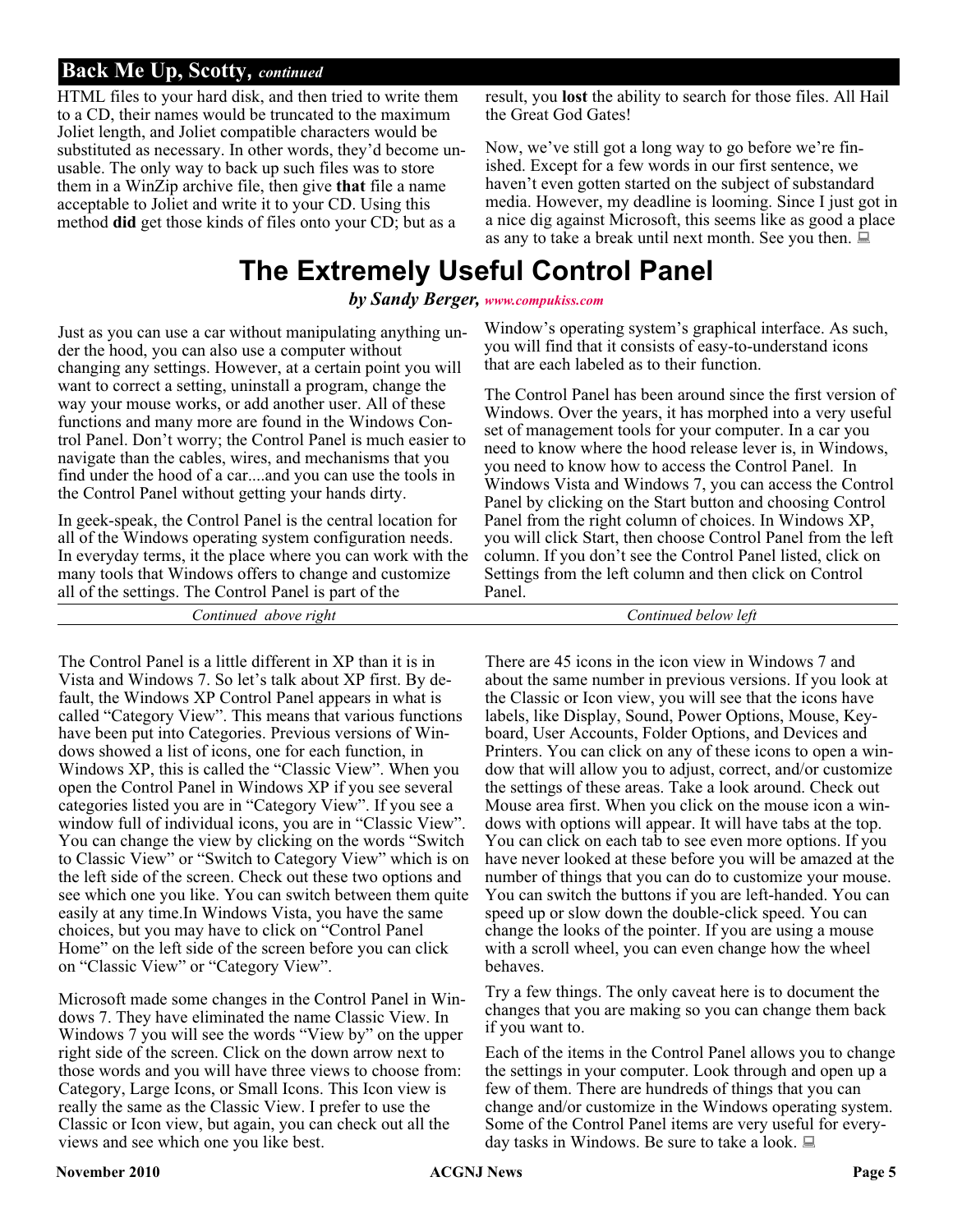### **Immunet Free AntiVirus Software Using New Technology**

#### *Ira Wilsker*

Many users are blissfully unaware of the degree that virus and malware threaten our computing safety and security. According to published security reports, there are now over 12 million viruses, Trojans, worms, and other forms of malware threatening us, with an average of 5400 new threats and variants showing up every day. In 2009 alone, over two million new threats were created, released, and detected. Hardly a day goes by that I do not receive an email or a call asking for help in cleaning an infected computer.

The current crop of the most common malware can steal your identity by capturing your user names, account numbers and passwords, sending that information to deviants who make fortunes selling your purloined information to crooks that will drain your bank accounts and charge your credit cards to their limits. Other common malware will hijack your computer and add it to a "bot" of thousands of other hijacked computers which can then be rented to crooks to send out spam emails from your computer, or used by terrorists to cyber attack other computers. These occurrences are not some abstract work of science fiction, but very real threats that victimize millions of computer users every day.

Over the years I have heard countless lame excuses why computer users do not use antivirus software. Some claim that the virus threats are simply created by the software

#### *Continued above right Centinued below left*

the other antivirus program. This new product renders obsolete the old maxim that the user should never run two antivirus programs at the same time. This most interesting new product is called Immunet Protect, and can be downloaded (free) from *[www.immunet.com/user/new](http://www.immunet.com/user/new)*.

Unlike most other antivirus products, Immunet Protect only installs a small program on your computer, but does not install a huge library of digital signatures that other programs use, and Immunet Protect does not require any updating of virus signatures. Immunet Protect uses a fairly new concept called "cloud computing" where small digital signatures created from the files on your computer are scanned by a host of other powerful computers, rather than by your own computer. This obviously requires an active internet connection, but frees up your PC's processor for other tasks, rather than continuously scanning files against a massive downloaded set of digital signatures that may not be totally up to date. Immunet Protect sends very small digital signatures that uniquely represent the files on your computer to the cloud which is constantly updated, and it is the cloud, not your computer, that does the scanning. The digital signatures that are sent to the cloud are so small that they do not put a significant drag on the speed and throughput of the internet connection. If the digital signature is identified as representing a file that is known as safe, then Immune Protect will allow it to load and execute. If the digital signature is identified as one of the 12 million known threats,

companies to sell their product; others claim that the software is too expensive, and slows their computers to a crawl. Still others proudly claim that they do not use protective software because they "practice safe HEX" and never visit illicit websites or open email attachments. A few argue that it is just too inconvenient to have a program that needs frequent updates. I have another term for these misguided individuals; I call them victims, either now or a victim waiting to happen.

There are many antivirus products available in the marketplace, ranging from some excellent freeware titles (there goes the "too expensive" argument), to pricey commercial products. Except for the scumware and scareware fraudulent antivirus software that is hawked using phony popups that tell you that your computer is infected, all of the legitimate antivirus software will provide the user with some reasonable degree of protection if updated frequently.

There is a new entry in the crowded antivirus field that is offering an unusual method of providing comprehensive antivirus protection without the need for downloading frequent updates, and without any noticeable degradation in computer performance. Another most unusual feature of this new product is that it can explicitly be run in addition to another antivirus program, providing an extra layer of malware protection, without interfering or conflicting with

then it is blocked. If the digital signature is unknown, the cloud analyzes it and quickly determines if it is a threat or not; if it is a threat, the digital signature is added to the cloud's threat database, and all Immunet Protect users are now instantly protected from that threat, without the need to download any new malware signature files. Another benefit is that since Immunet Protect does not consume large amounts of system resources, it frees up memory and processor time for other tasks.

Immunet Protect is available in both 32 and 64 bit versions which will run on all recent Windows versions. On this computer which is running XP, I downloaded and installed the 32 bit version. The download was very fast, as it was only 3.5mb in size (version 1.0.26). It installed surprisingly fast, and connected to the internet, showing that I was one of over 80,000 users currently online and contributing "intelligence" to the cloud. While it was not mandatory, I selected to register, which only required a name and email address. I selected to perform a scan. In just a few minutes the scan was completed, and no threats were found.

By default (which can be changed by the user with a single mouse click), Immunet Protect monitors almost all software activities on the computer. The "Monitor Application Install" feature monitors all new software installed on the computer either intentionally, or installed by other applications, including updates. If found to be safe, the install process continues unabated; if a threat is found, the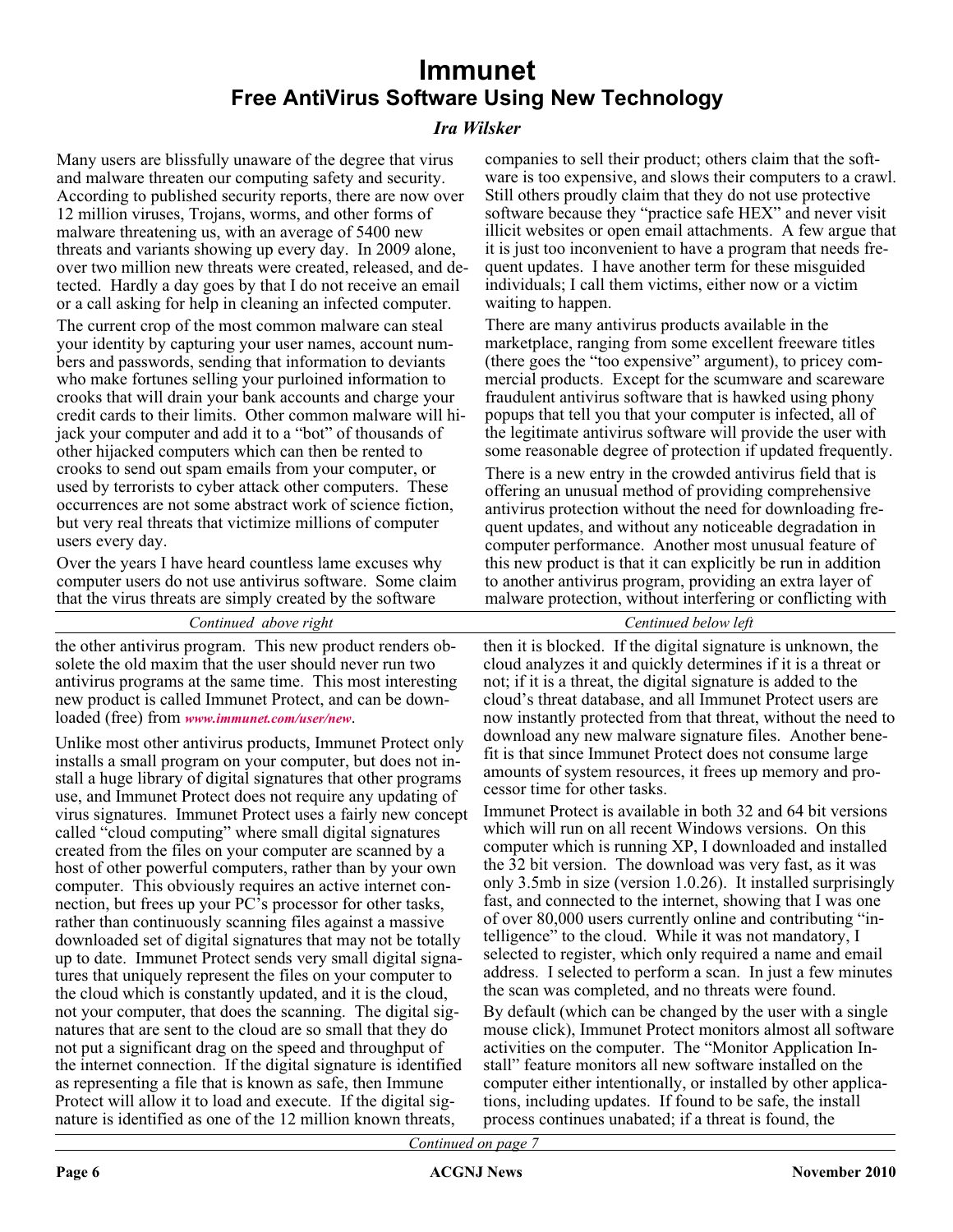#### **Immunet,** *continued*

installation is stopped, and the user notified of his options. As an experiment I downloaded and installed a new printer driver, and even though the Immune Protect log shows that every driver file was inspected and found to be safe, I did not notice any decreased performance or slowed installation while the scanning was performed in real time. The "Monitor Application Start" function examines all application when they are loaded and run by sending the digital signatures to the cloud. Again, there was no noticeable decline in performance. "Active Protection Mode" prevents applications from being installed unless that are proven safe, a process that is typically completed in a fraction of a second. "ETHOS Protection" uses heuristics to quickly inspect every file downloaded or executed for unknown threats, and sends the information to the cloud for further instant analysis; if a threat is found, then all Immunet Protect users have instant protection from the new threat without the need of downloading signature updates.

Immune Protect can be used as a free standing antivirus and anti-malware product, or run in addition to other antivirus and security software. On this computer, I installed it even though I have another major name brand antivirus product already installed and running. On this computer, there have been no conflicts between Immunet Protect and my other antivirus and security software, and I have not noticed any slowed or otherwise degraded performance having multiple products installed and running.

For those who would like enhanced protection at no cost, Immune Protect recently created a strategic partnership with the very popular and effective open source (free) ClamAV antivirus. Available in 32 and 64 bit Windows versions (runs on XP, Vista, and Windows 7) from *[www.clamav.net/about/win32](http://www.clamav.net/about/win32)*, this new version of ClamAV integrates the best of the proven ClamAV technology, with the new technologies of Immunet's cloud based system. According to the ClamAV website, "Immunet placed ClamAV into their Cloud infrastructure alongside their Ethos detection engine, and several other detection technologies. By combining all these technologies, and utilizing the power of community-based detection, we feel we have the most effective Anti-Virus technology on the market. And it only gets better with every user that installs and utilizes our technology."

Since both Immunet Protect and ClamAV are free, do not significantly degrade performance, and do not require frequent updating, the arcane arguments against having effective antivirus software installed are out the "Window". There is now absolutely no excuse not to have a quality antivirus product installed and protecting your system. Whether you already have an antivirus product installed, need to replace an existing product, or do not have an antivirus product installed, either Immunet Protect by itself, or integrated with ClamAV would be a good choice and worthy of your consideration.  $\Box$ 

### **When is a dSLR NOT a dSLR?**

#### *Jerry Schneir (editor (at) lacspc.org), Los Angeles Computer Society[\(www.lacspc.org\)](http://www.lacspc.org)*

Simple question but very indicative of what the future holds for some of us photo buffs. In simple terms, it is a camera that is devoid of a mirror box assembly. In other terms it is an interchangeable lens camera, but unlike a single lens reflex (SLR) it does NOT have a mirror to redirect the light from the lens to the optical viewfinder. All SLR cameras, digital and otherwise, use a mirror assembly to intercept the light that comes through the lens and redirects the incoming light to the viewfinder rather than to the film (or sensor) at the back of the camera. Generally the light will also pass through a prism or fixed mirrors at the top of the camera on its way to the viewfinder. It is this complex configuration that gives a SLR a distinctive look. It is also this configuration that gives a SLR a distinctive sound as the mirror swings out of the path of the incoming light and then returns to redirect the light back to the viewfinder.

To answer the question we need to go back in time. The entire dSLR world started changing in September of 2004 with Olympus's introduction of their E300 dSLR. Here was a camera that didn't look quite like anything else, not SLR nor rangefinder. It sported a mirror that worked different, didn't have the traditional top bulge and was based upon the Four Thirds sensor design. In September of 2005 Olympus came out with their E500 a dSLR looking camera and then in January of 2006 they introduced the E330, another dSLR type, but a camera with "Live View", the ability to see the

image on the LCD before the shot was taken. That feature caused an uproar among the traditional SLR manufacturers. In February 2006 Panasonic introduced their unique looking L1 which was also based upon the Four Thirds sensor.. While the L1 still incorporated a mirror it did not have the look of a SLR, but more closely the rangefinder cameras of the `1950-1960 period. That camera bombed primarily because of cost. In August of 2007 Panasonic introduced the L10 which now resembled the traditional look of the SLR and had Live View but again did not do as well as hoped for by Panasonic.

In September of 2008 Panasonic brought forth the G1 a Micro Four Thirds camera that looked like a dSLR in that it had the characteristic bulge on the top of the camera, had interchangeable lenses, but it did NOT have a mirror box assembly. In the GI, light passed directly through the lens onto the imaging sensor. This was a much different camera. The camera was different for several other reasons. It was based upon the Four Thirds sensor size introduced several years earlier, but used Micro Four Thirds mount lenses, and used an electronic viewfinder (EVF) in place of the traditional optical viewfinder of the digital single lens reflexes (dSLR) cameras. Though it looked like the smaller dSLR cameras, Micro Four Thirds cameras are not dSLRs. They are also smaller because they don't house a dedicated autofocus image sensor. The autofocus on the G1 uses the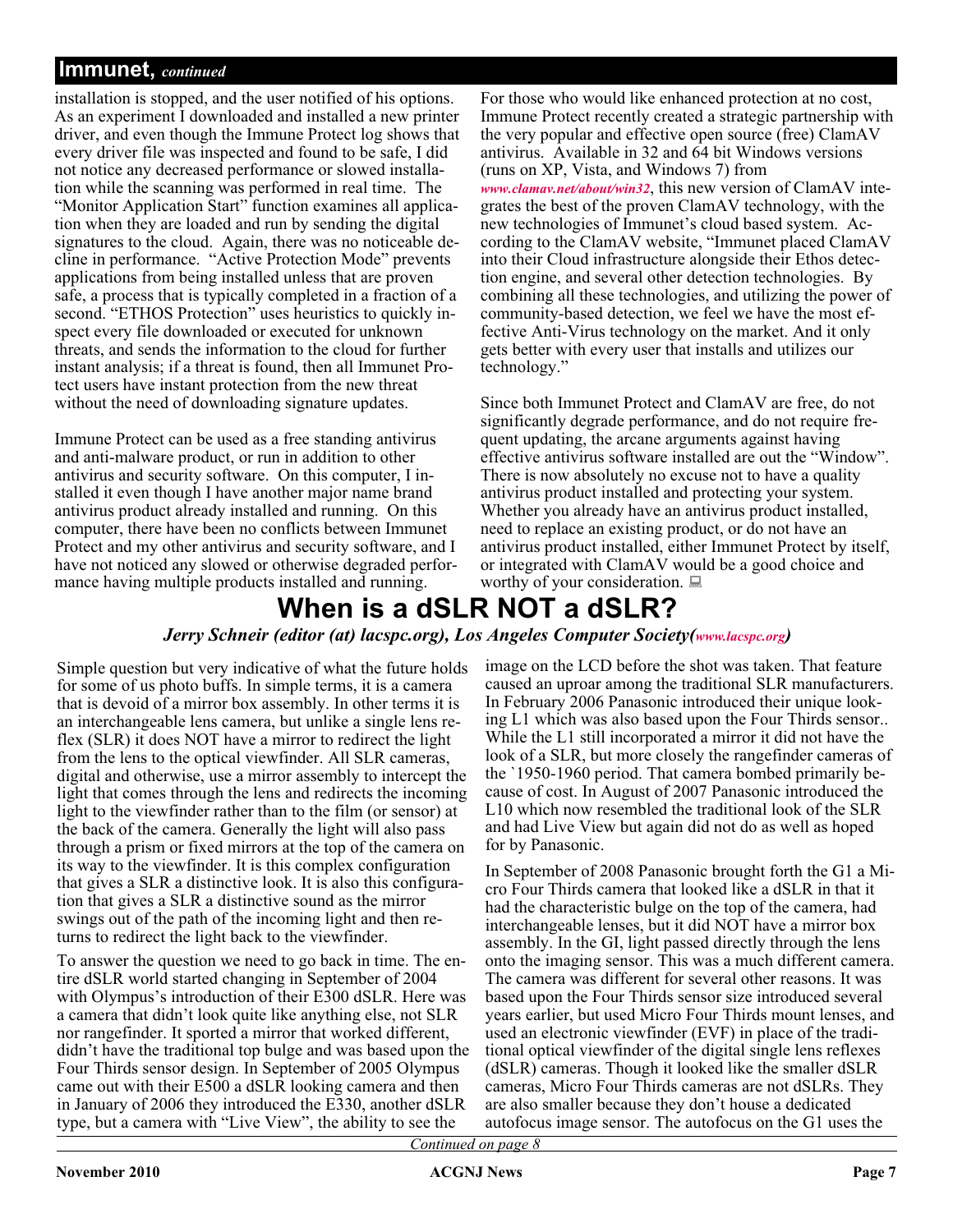### **When is a dSLR NOT a dSLR?,** *continued*

Four Thirds image sensor. This is exactly like autofocus on a compact camera. But here, autofocus is speedier because on the Micro Four Thirds cameras they use both a faster autofocus algorithm and a faster processor. This makes autofocus feels faster and more like a dSLR, at least on some cameras.

Up to this time, two companies, Olympus and Panasonic had adopted the Kodak developed Four Thirds sensor design. The major advantage, and to some old diehards, the only advantage, was the reduction in both size and weight of the lenses and to a certain extent, the size and weight of the camera body as well. But these earlier cameras although smaller and lighter in weight, still could NOT do what every point and shoot camera could, show the image on the LCD or EVF before taking the picture and shoot movies. The GI still lacked the movie ability. The movie mode was just peeking its head up in regular dSLR at about that time with "Live View". Panasonic changed that with the arrival of the GH1 in March 2009, a new movie mode had been added.

Up to this point in time, all these cameras still utilized the mirror box, nothing really had changed until the earth shattering (somewhat an exaggeration) introduction of the new mirrorless cameras in 2009, the Olympus E-P1. This was a rangefinder looking camera, albeit, without a rangefinder but having the rangefinder look. However, this breakthrough camera lacked two important built-in features, no

flash and no viewfinder of any type. Olympus partially corrected this "whoops: with the introduction of the E-P2 in November 2009. This camera had a port for connecting a high resolution EVF. In February of this year, Olympus announced its newest edition to this family, the E-PL1. This camera had a built in flash and a port for connecting the EVF.

Panasonic finally took the plunge into a rangefinder style camera with the introduction of the GF1 in September of 2009. The GF1 uses an optional EVF and has a built-in flash unit. In March of this year, Panasonic announced two new cameras, the G2 and the G10. These are almost identical cameras resembling SLR designs more than anything else. Interchangeable Micro Four Thirds lenses but no mirror boxes.

But this question about dSLR cameras doesn't end here, other cameras with interchangeable lenses but lacking a mirror box have been introduced, have been announced, or are rumored to be in the works. I have deliberately skipped talking about Leica cameras since, IMHO they are just largely rebadged Panasonics. Sony showed their non-working prototype based upon a full APS-C sensor. Ricoh's GXR comes with interchangeable units containing a lens and a sensor in a rangefinder style camera. Can't say much about the sensor size since it is dependent upon the lens that is part of the system. I have strong reservations about this concept.

*Continued above right Continued below left*

The Samsung NX10 is a rangefinder style camera using a new lens format called NX. What is most interesting about this camera is that it uses a APS-C size sensor, that is about 1.5x that of the Four Thirds sensors. Of course, this means larger and heavier lenses than that of the Panasonic or Olympus cameras of similar designs. While Canon and Nikon have said nothing, rumors are rampant. I suspect that we will see new mirrorless digital cameras from these mammoths of the industry in the later part of this year. I suspect that the designs will be that of rangefinder styles reminiscent of earlier Nikon RF cameras of the 1940-1960 and the same with Canon except they may base it more on their popular G series of cameras such as their G11.

So here we have it, a whole new class of cameras, you might say SLR cameras minus the R. I prefer to say RF style since in my mind they are truly reminiscent of cameras from the 1940-1960 time period. The advantage to this new group of cameras is smaller size and lighter weight while maintaining the excellent image quality associated with the dSLR cameras. Disadvantage, fewer lens choices and, for the time being, relatively more expensive. Some of these cameras tend to be slower focusing but that is changing in the newer models.

*This article has been obtained from APCUG with the author's permission for publication by APCUG member groups; all other uses require the permission of the author (see e-mail address above).*



#### **Back Issues Still Needed**

Our collection remains incomplete. Below is a list of missing newsletters. Anyone who lends us one of these (or supplies a good clear copy) will receive the next CD as our thanks.

1975: #2 and #3 (dates uncertain)

1976: January

1984: August

1985: June, July, August, September. ■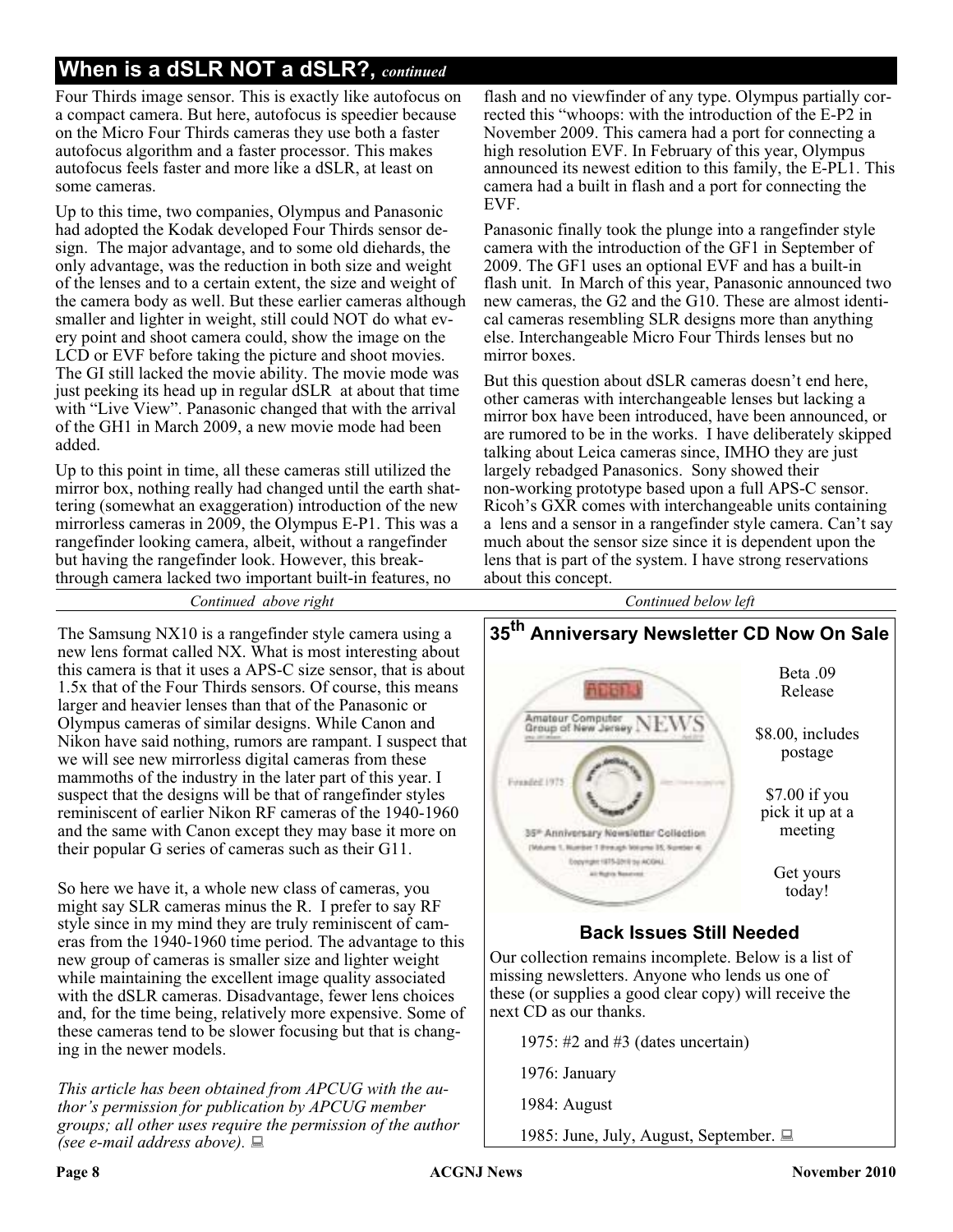### **From The DealsGuy**

#### *Bob (The Cheapskate) Click (bobclick at bellsouth dot net), Greater Orlando Computer Users Group*

#### **\*USB Feedback from Last Month's Column**

I received some feedback from last month's comments about my flash drive experience. Paul Witheridge from the Sarnia, Ontario user group continued my comments about the accidental drive letter assignment being a coincidence because of the one time use to retrieve a file: he says "...except when you need to boot from that USB drive. In that case, your hard drive will be either disabled (dead or disconnected) or reordered in boot sequence on purpose. This is so the desired boot drive (USB in this case) can take the necessary C: letter assignment."

I said that I wondered why a person would need to boot from a USB flash drive, proposing that "unless you were traveling and using a strange computer, or if you B & E'd a house to borrow the use of their computer temporarily," to which he responded; "Those are two scenarios, of course. Also, a dying hard drive, a severely virus infected hard drive, and running an alternative operating system are a few more." I "think" I'm smarter now, but Paul is very knowledgeable so I hope you get something out of his comments.

#### **\*More On My Ricoh Printer**

In the past, I have mentioned how satisfied I was with my Ricoh color laser printer and their tech support. I was brought into a world of reality recently when the store I bought it from, not very far from me, was closed due the

loss of their lease. They have other stores, but they are all much further away from me. Since I needed some toner cartridges, I went to Office Depot to get them, but they don't carry them for Ricoh. Neither does OfficeMax or Staples. None of the three were interested in trying to order them for me and were unable to find them on their Web site. Their final response to me was "sorry, thank you, goodbye."

I called Ricoh and I can order them from "Ricoh Direct," but they are priced slightly higher than where I was buying them and the product would be shipped from out of town. There'd be a shipping charge unless I was a volume customer. No user group discount though, which our user group receives from "Smart Guys Computers" from whom I originally bought it, <*<http://www.smartguyscomputers.com>*>. Not only that, when inquiring about getting cartridges, I also found out that my free tech support had run out. However, the guy told me that if I had a somewhat simple question, they would answer it for me anyway; otherwise, there would be a charge. The good part is they speak English, answer quickly, and they know their stuff.

Actually, there is another store operated by Smart Guys Computers that I do get close to occasionally and I'll try to stock up so I won't run out of cartridges. That way I'll still get an extra discount. I don't go that direction very much so stocking up should solve the problem, but I was surprised to learn that cartridges for Ricoh printers were hard to find,

*Continued above right Continued below left*

considering that Ricoh has been around for years, and are widely used in commercial installations.

One thing I might mention is that I have not been overly impressed with the quality of the colored pages in newsletters that I've printed. There are a few tiny lines vertically through the picture and I don't know if other brands might have that flaw too.

#### **\*Unusual Vending Machines**

I read an article in Travel And Leisure magazine about vending machines. It's a short article with a brief history and shows a few unusual ones. Here is the URL, you may find it interesting, <*[worlds-strangest-vending-machines](http://www.travelandleisure.com/articles/worlds-strangest-vending-machines/1)*>.

#### **\*Need Some Training?**

I was able to make a connection with Robert Hodges of KeyStone Learning Systems, and he has arranged a temporary discount for my readers on their learning courses. These learning courses have a great reputation in the industry. I don't have room for listings and descriptions in the column since many different courses are available. Their Web site will give you information on the courses available, and the prices. Other user groups have featured discounts on this company's courses in recent years and speak well of the company's reputation. The following are Robert's comments about KeyStone Learning systems.

"KeyStone Learning Systems <*[www.keystonelearning.com](http://www.keystonelearning.com)*> provides a library of video-based, Instructor-led courses, including self-paced IT Training for Microsoft Office 2007 and 2010, Windows 7, Word, Excel, PowerPoint, Access, Outlook, SharePoint, Project, OneNote, Acrobat, Crystal Reports, Visio, and many other titles. For a full list of our available courses, go here <*[keystonelearning.com/courses](http://www.keystonelearning.com/courses)*>.

"Training is available either on interactive DVD, or via Online access 24x7, anywhere you have Internet, and includes beginner through advanced training, built in exercises, quizzes, and complete KeyNotes. You can choose to take a complete course, or jump straight to specific topics of interest with full course navigation, and go back as often as you like to refresh yourself on what you've learned.

"While our experience in video-based, instructor-led learning has given us a wealth of knowledge in the training arena, we also have 20 years of experience supporting our enterprise services, including custom design, knowledge base and learning management, security compliance, and sales/marketing support."

Robert Hodges has set up a 20% discount for my readers, and that's off ANY single user course until 12/31/10. When purchasing, use the coupon code "DealsGuy" when placing your order. You are also welcome to use your credit card.

**\*What Is Starting When Your Computer Boots?**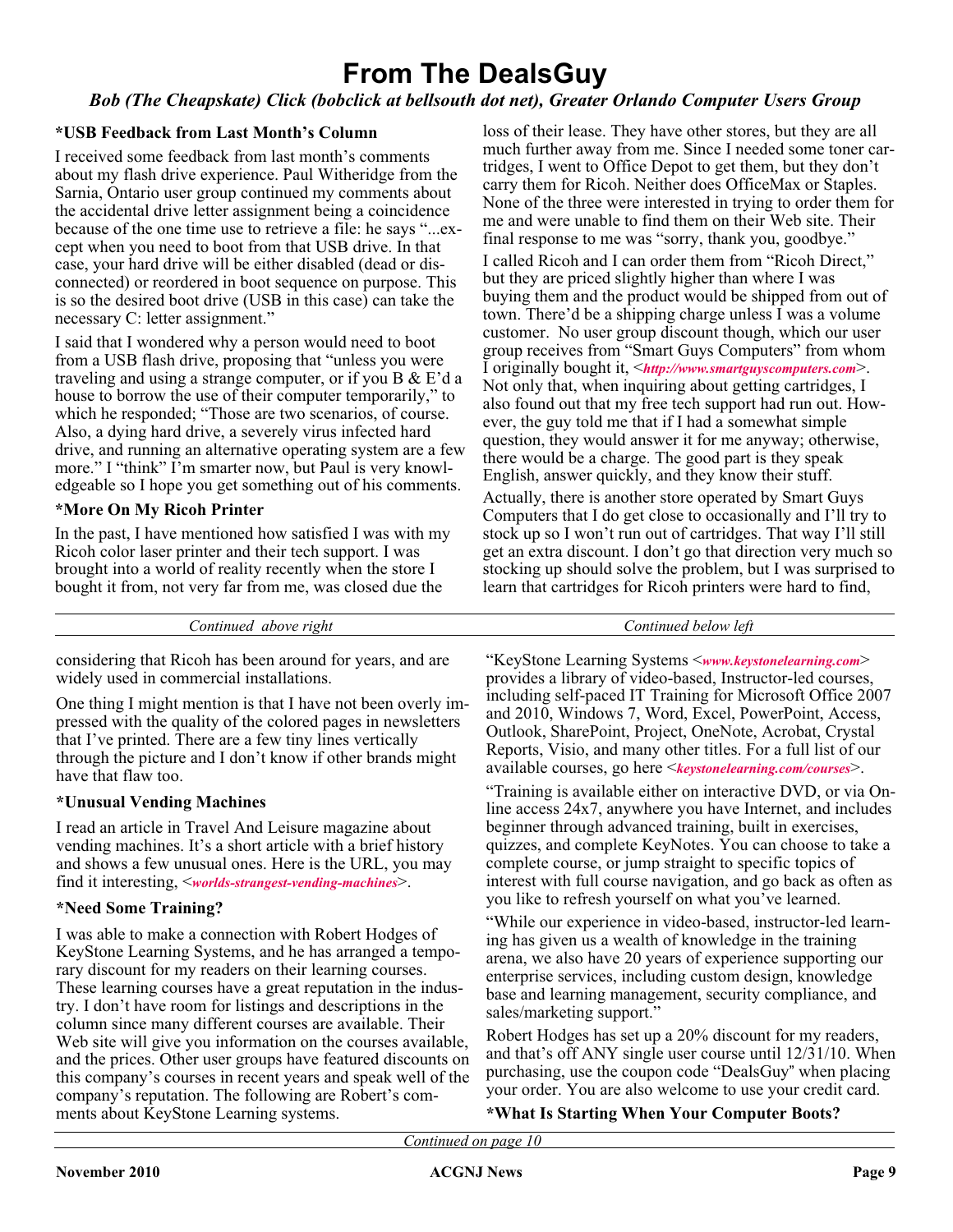#### **From The DealsGuy,** *continued*

CodeStuff Starter helps you view whatever is starting while your computer is booting. CodeStuff Starter shows you what files are being run and what registry lines are initiating them, so you can disable them from starting.

When you disable them, it should only be temporary until you see what happens. It also tells you exactly what that program does. Of course, you need to read up on this to see if it's right for you. Bob Balogh likes this one and wrote about it several months ago in his monthly Windows Pains column, which appears in several newsletters. He is a member of Boca Raton Computer Society <*<http://www.brcs.org>*>. CodeStuff Starter can be downloaded at <*[snapfiles.com](http://www.snapfiles.com/get/starter.html)*>. The program is called Starter and the publisher is CodeStuff.

#### **\*A free backup utility**

I read about this one some time ago in Bits of Bytes, a most interesting newsletter of Pikes Peak Computer Application Society <*<http://ppcompas.apcug.org>*>. It was in the "Around The Room" comments. This is a free backup that works similar to Acronis True Image, but the person who suggested it feels it is more user-friendly. That remains to be seen because when you buy an Acronis product, you get personal help from Gene Barlow if you bought it from him. Anyway, this free backup is ToDoBackup and can be acquired at <*<http://www.todo-backup.com>*>. When the product is free, it is understandable that there is no tech support. It

looks like the software is free for home use, but they also offer online backup for a fee.

#### **\*A Great Christmas Gift**

I don't usually publish an item that isn't discounted or free, but I'm making an exception this time in the interest of making you aware of a neat Christmas gift idea. I tried to contact this company asking if they would consider giving my readers a discount on their unique flash drives, but received no response to either of two messages, which is not uncommon for me these days. These sites offer the most unique flash drives that I have seen so I'm passing the URLs along for you to take a look: <*[tinyurl.com/y6f3ecs](http://tinyurl.com/y6f3ecs)*> and <*[tinyurl.com/ylpxze9](http://tinyurl.com/ylpxze9)*>. I don't normally use tinyurl in the column either because some readers tell me they prefer to know where they are going when they click on a link, but in this case, I decided to use them to keep the column shorter. I saw this information in Nibbles & Bits, newsletter of Orange County IBM PC Users Group <*[orcopug.org](http://www.orcopug.org)*>. Editor, Linda Gonse, does a remarkable job with this newsletter. That's it for this month. I'll have more new product announcements on my Web site that didn't offer discounts. Meet me here again next month. This column is written to make user group members aware of special offers or freebies I have found or arranged, and my comments should not be interpreted to encourage, or discourage, the purchase of any products, no matter how enthused I might sound. Visit my Web site at <*<http://www.dealsguy.com>*>.

*Continued above right Continued below left*

### **A Dual Monitor Setup – On the Cheap**

#### *by Moe Norris (vnorris (at) cox.net), Topeka PC Users Club [\(http://www.topekapcusersclub.org\)](http://www.topekapcusersclub.org)*

Have you dreamed of having two monitors sitting on your computer desk with all the added screen real estate which that would provide? But that would entail buying a second monitor, then replacing your computer's video card with a dual head model (and if you are using a laptop, forget about it)......all in all, an expensive project that your wallet (or your spouse) may not tolerate. But don't give up hope there may be another solution.

Do you have two computers in the house? You need two – any two: desktop, notebook, or netbook. You can mix or match in any combination, and turn the second computer into a dual monitor for your primary machine. How? Through the magic of software.

#### **What you need:**

Two computers running any 32-bit or 64-bit version of Windows from 2000 through 7 (you can mix or match).

The two computers must be connected through a network which supports the TCP/IP protocol. (If you don't already have an ethernet or wireless LAN setup, you can connect the two computers directly using a crossover ethernet cable, Firewire cable, or a special USB-to-USB cable.)

Forty dollars you can shake out of your piggy bank for a copy of *MaxiVista*, the magic software that makes the whole thing happen. (There are more expensive versions of MaxiVista with additional features, but you only need the \$40 version to enable the screen stretching.)

**So how does it work?** When you install MaxiVista on the primary computer, it creates a virtual video driver on that machine. This causes Windows to think that an additional monitor is installed. The contents of this virtual video card are compressed and transmitted to the secondary PC via any standard network connection and displayed by a separate MaxiVista viewer program on the second computer. Now you can spread the screen content across two monitors!

The picture below shows a dual monitor setup with a Photoshop image open for editing in the primary monitor, a 24" model running at a resolution of 1920 x 1200 pixels. The secondary monitor is a 15" laptop screen with a resolution of 1024x768 pixels.

Problem: The control panels cover a portion of the image that is being worked on. Not to worry! Just move the panels to the secondary monitor…and Voila! To see videos showing MaxiVista in action, go to *[maxivista.com/demo.htm](http://www.maxivista.com/demo.htm)*.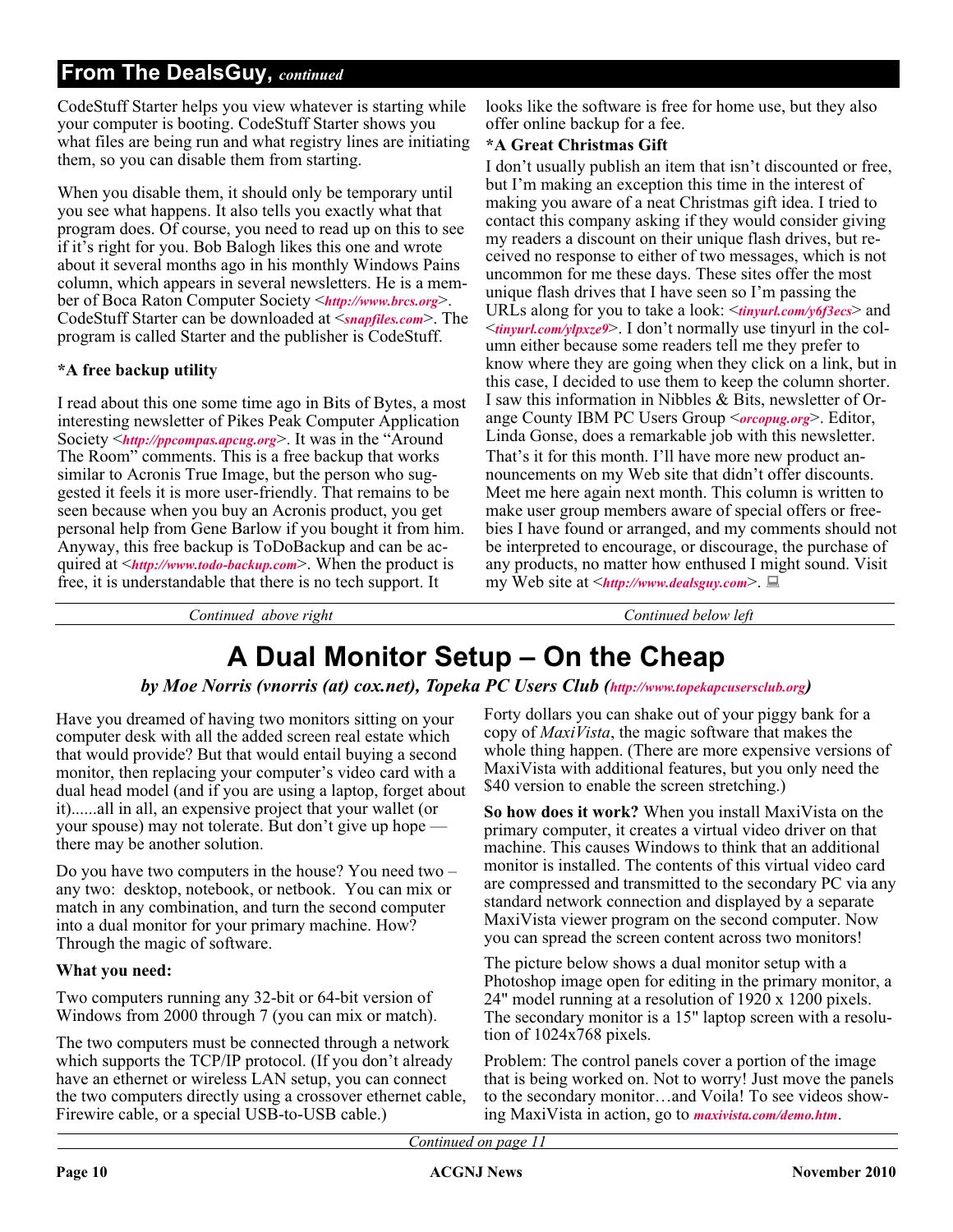### **A Dual Monitor Setup – On the Cheap,** *continued*

If you would like to try this program, a 14-day free trial can be downloaded from: *[maxivista.com/download.htm](http://www.maxivista.com/download.htm)*.

The free trial will allow you to make certain that it works well with your equipment – and decide whether you really want the program – before investing any cash. Have a second computer? Then give MaxiVista a try – it won't cost you a cent to find out if a dual monitor setup is for you! *This article has been obtained from APCUG with the author's permission for publication by APCUG member groups; all other uses require the permission of the author (see e-mail address above).*

### **Email Scams**

#### *Vinny La Bash (vlabash (at) comcast.net), Sarasota Personal Computer Users Group ([www.spcug.org\)](http://www.spcug.org)*

There are at least two dozen people in Nigeria that want to give me twelve million dollars. Imagine that! People are vigorously competing with each other to make me rich. You would think that after all the publicity over the last dozen years everyone would know about the Nigerian scam. Headhunters in New Guinea know about the Nigerian scheme. Lost tribes in the Amazon know about the Nigerian scheme. So why do the scammers keep doing it? Because people keep falling for it. Some folks want to believe, and nothing will stop them no matter what evidence sits in front of them.

Email scams like the one that keeps flowing out of Nigeria can be downright dangerous. Not only have people been scammed out of money, but in a few instances have actually lost their lives. That is a high price to pay for credulity.

Most unsolicited commercial messages (SPAM) may be annoying, but they do little more than eat up some bandwidth. The originators don't want to harm you, just entice you to buy something. It's sometimes called online advertising.

As the Internet evolves, so do the scammers. They have become more sophisticated at attempting to trick us out of our money, hand over personal information, reveal passwords, frighten us or make us believe in something that isn't true.

For example, our current polarized political system has generated distrust of government in some places. A band of swindlers has used these sentiments to construct an email that "warns" you that the Department of Homeland Security and the FBI believe that you are involved in either money laundering activities or somehow complicit in terrorist activity. Information like that, even if false, can make people uneasy.

| lett<br>above right<br>. below<br>continued<br>. ontinued |  |
|-----------------------------------------------------------|--|
|-----------------------------------------------------------|--|

Fortunately, the scammers have a solution. For the small sum of \$370 the Economic Financial Crimes Commission Chairman will send documentation certifying you as a proper upstanding citizen, thereby avoiding a messy prosecution and jail time. How could anyone pass that up? These government agencies must be terribly busy, and isn't it a great comfort to know that they can resolve important matters by email if you're willing to send them only a few hundred dollars?

Congratulations! You've won the lottery! There are many variations to this theme, but they all involve filling out a form before you can claim your prize. Don't forget to include your social security number since they need to inform the IRS. What makes this scam so devious is that legitimate lotteries really do need this information. One thing that should puzzle you is how could you possibly win a lottery you haven't entered?

Suppose you really did enter the contest or bought a lottery ticket, what then? Legitimate enterprises are aware of these scams and will almost always provide you with an alternate way of supplying the information. In other words, never be careless with personal information.

You receive an email informing you of a "problem" with your bank account. Strange, you don't recall doing business with the bank. All you have to do to resolve the "problem" is click on the provided link and supply information that the bank already knows if you are a customer.

Tens of thousands of people receive these messages. A few may actually be customers of the bank. Some believing the email is real, click on the link, and are taken to a bogus site. Any information provided won't be used to resolve any "problems", instead be used to clean out your bank account. There are so many scams out there perpetrated by email it makes you want to give up in disgust. That would be understandable if there were no way to protect yourself, but many people forget the obvious: **Use Common Sense**.

When you get an email that asks you to be part of a plot to move large amounts of money offshore to your bank account by doing business with people you don't know from a foreign country thousand of miles away, shouldn't that arouse your suspicions?

Any text message that turns out to be an image should be suspect. The only purpose for turning text into images is to defeat spam filters. Be on your guard.

The bad guys are very creative and always seem to be one step ahead of everyone else. The FBI provides a service for citizens to receive the latest information about online scams at *<http://www.fbi.gov/cyberinvest/escams.htm>*. Visit the site at least once a month to be aware of new and exciting ways scammers have to separate you from your money.

*This article has been obtained from APCUG with the author's permission for publication by APCUG member groups; all other uses require the permission of the author (see e-mail address above).*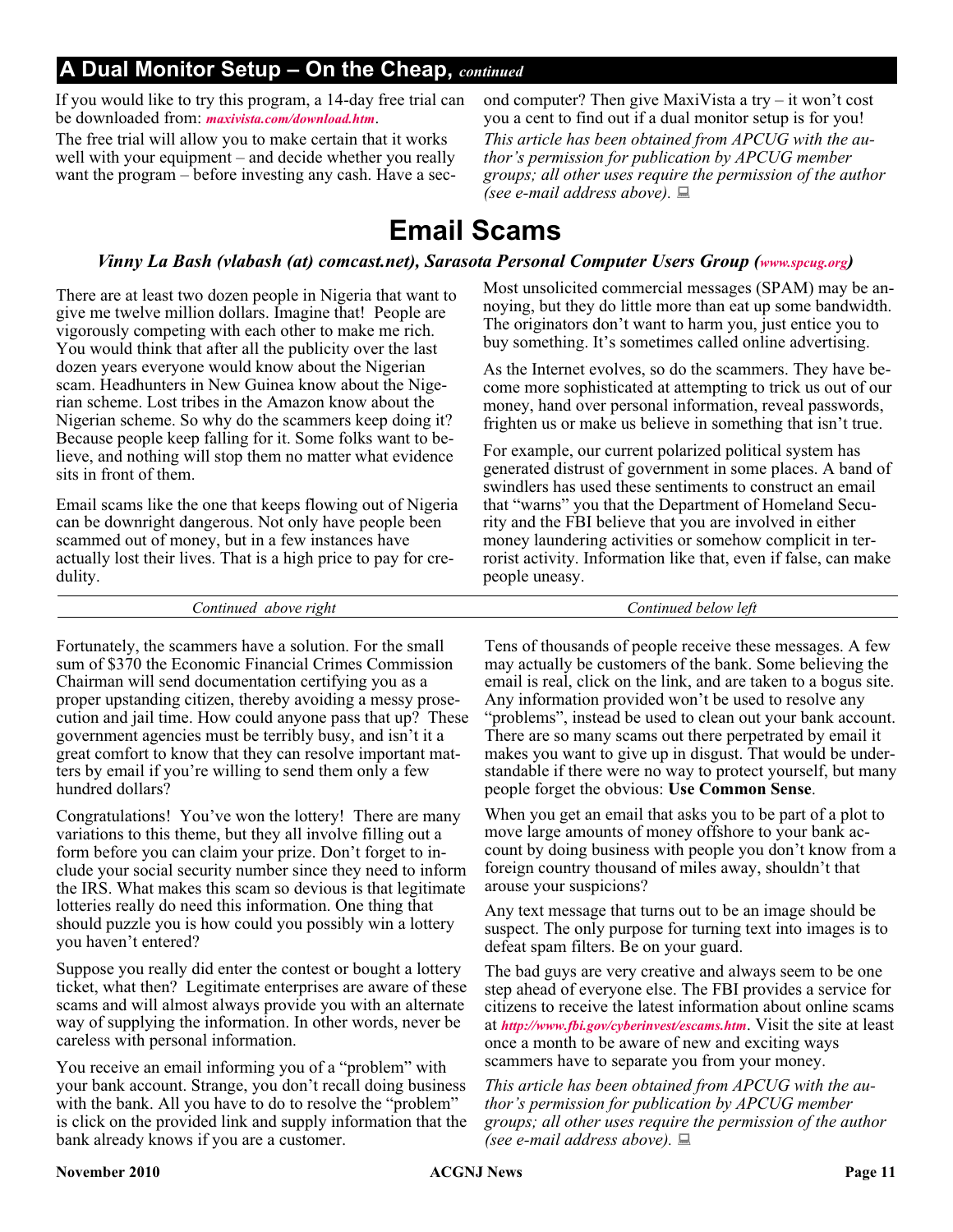### **Circuit WriterVersion 7.3**

*Jim Scheef (jscheef (at) dacs.org), Danbury Area Computer Society [\(www.dacs.org](http://www.dacs.org))* 

#### **Come On, Let's Get Real**

Not too long ago, I subscribed to Wired Magazine. I've read Wired on and off over the years and thought it would be fun to get it again, so I did a deal for Wired in exchange for a few airline miles. Naturally this was online. I have yet to receive my first issue, but I have begun to receive email marketing. The first ad was for GQ Magazine and those of you who attend the general meetings can attest that my fashion quotient is an absolute zero and I have even less interest in GQ.

This is not SPAM; I subscribed to Wired and GQ is another Condé Nast publication, so I click the link at the bottom of the email "to remove this e-mail address from future Wired e-mail promotions". The resulting web page allows me to remove my email address, or not, from both Wired and GQ marketing. I choose both and click Submit. The confirmation is below:

Thanks! Please allow 10 business days for your subscription for Wired to be removed.

Thanks! Please allow 10 business days for your subscription for GQ to be removed.

Can you believe this? Ten days! How are they updating the database? By snail mail? A one day lag I can see, but ten? And they call themselves Wired…

#### **The Droid Does**

Please forgive me if this column seems a little narcissistic, but I don't buy a new toy every day. After a year of waiting for an iPhone that works on Verizon, the Droid has appeared instead. So I bought one. The Droid is a new smartphone to compete with the Apple iPhone. The Droid is manufactured by Motorola and is available only on Verizon.

It took four tries to get the transaction thru on the Verizon Wireless website on the Friday it was released. Because I have been off contract for several years (I saw no need to "upgrade" my old Motorola E-815 phone), I was eligible for the "New every 2" sucker deal. For the Droid this meant an additional \$100 off after the \$100 online discount which brought the phone down to a relatively affordable \$99.99 – fifty bucks less than a refurbished 3GS and no one else's DNA to wipe off!

The last step in the order process is the dreaded "confirm" step. After that click, the website displays a nearly blank screen with a revolving arrow thing in the middle and a message that this could take a few minutes. I let one of

*Continued above right Continued below left*

them run for half an hour before closing the browser window. So that evening I called Verizon to see if any of my orders had gone thru. None had, but the pleasant customer service lady said she would have the phone order people honor the online price. I suspect the phone order guy worked on commission because he was not as friendly. When he told me that I would have to pay for the overnight shipping that was free on the website, I started to enter another web order and, lo and behold, it completes right away. Sorry phone order guy.

So on Monday morning I'm headed for a client site and meet my FedEx driver at the bottom of the hill. He recognizes my car and stops to tell me he has a package for me and it requires my signature. Always be nice to your delivery people so they will be nice to you!

So why get a Droid (short for Android, the Linux-based operating system from Google) and not an iPhone? Well, only time will tell if I made the right decision but the number one reason I did not buy an iPhone 3GS when it came out is AT&T's lousy 3G coverage in New Milford. Even the phone service has gaps. The AT&T coverage map shows only three small spots with 3G in New Milford. One is the AT&T store and I cannot figure why the other two exist but none correspond to where I live or do anything. As we discussed during AskDACS a few months back, AT&T has no 3G service on the New Milford green which you might expect to be a prime target. On the other hand, Verizon's 3G coverage pretty much covers the state. If there is cell service, then 3G works as well. I knew this from my old phone which could use 3G services but to which I never subscribed. [Who would want to watch a movie on a 2-inch screen?]

The Droid offers features that the iPhone lacks – like a slide-out physical keyboard, replaceable battery and easily expandable memory (a 16GB microSD card is included). So is the Droid an iPhone killer? In a word – no. But it is a credible device with good support thru Google and the Android open source community. Top of the list of missing items is the multi-touch screen. You zoom in the Droid browser by touching the screen, a plus/minus thing appears and then you hit one side or the other. This is not as good by about seven miles. Also, the keyboard does not autocomplete words as you type so every word must be typed completely with the attendant opportunity for errors. Fortunately the excellent 3.7-inch 854x480 pixel screen makes it easy to see the mistakes. There is a self-proclaimed detailed comparison of the two devices on Technically Personal (*[tinyurl.com/yhd5mkm](http://tinyurl.com/yhd5mkm)*) and another on GadgetoPhilia (*[tinyurl.com/yz6zy35](http://tinyurl.com/yz6zy35)*). Google users will appreciate the tight integration of the Droid (and probably all Android devices) with Google. Since I have not been a Googler, this is just another learning curve for me. For in-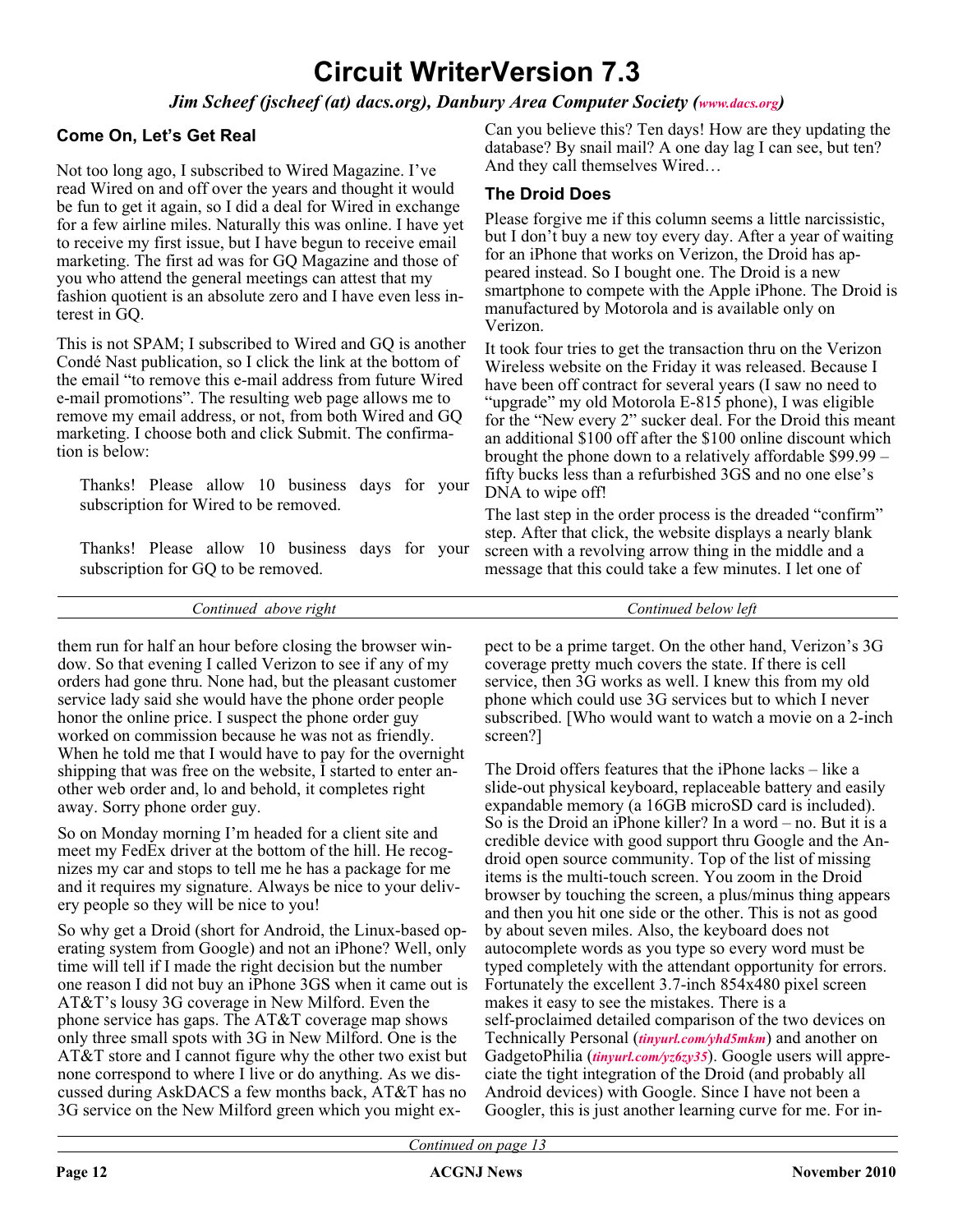stance, I had to finally break down and create a Gmail account. What I will do with yet another email address remains to be seen but a Gmail account seems to be required to use the phone.

The iPhone App Store has been the key thing (in my opinion) driving iPhone sales. Android is the only other smartphone operating system with an established supply of applications and a means to deliver them – the Android Market which is run by Google. I have no idea how many apps are available (a news item says more than 10,000) but the number of iPhone apps exceeds this by an order of magnitude. Nevertheless, it took me several hours to scroll thru a few categories of just the free Android apps. By the end of the first evening playing with the Droid my scroll finger was tired and sore. During this period I learned that not all Android apps will run on all Android devices. The Droid runs the brand new version 2 of the Android OS and this alone is sufficient to cause some apps to "close unexpectedly". To the credit of the OS, only once did a crash leave the phone in an unstable condition. Another difference from the iPhone is the ability to install apps directly to the phone. Significant hacking is required to get around Apple's lock on applications. On the Droid, this is an option in Setup along with the ability to turn on debugging and developer tools. The only significant security block I've found so far

is the lack of root access. This won't last long now that the device is out. All other Android devices have been "rooted" and unlike with Apple and the iPhone there has been no attempt by Google or the manufacturers to prevent this hacking. Another plus for the Droid, in my opinion. Now that there is a higher volume Android device, I predict that the number of available apps will grow as existing iPhone apps are ported to Android and Linux developers jump on the mobile bandwagon.

Integration of my personal software tools with the Droid is coming along but I still need to carry my old and dying Windows Pocket PC PDA for contacts and calendar because I have not installed the software needed to synchronize the Droid with Exchange. That's next once I finish this column, AskDACS and SIG notes. Another major stumbling block is passwords. I use RoboForm (roboform.com) on all of my PCs and the PDA to encrypt passwords on websites and web-managed devices like routers. I have 413 passwords in 20 folders that I will need on the Droid. More on this next month.

*This article has been obtained from APCUG with the author's permission for publication by APCUG member groups; all other uses require the permission of the author (see e-mail address above).*

*Continued above right Continued below left*

### **SIG News**

#### **C/C++ Programming**

*Bruce Arnold (barnold@blast.net) <http://www.blast.net/barnold>*

This is a forum for discussion of programming in general, beginning and intermediate level  $C, C++, C-W$  in programming, hardware, algorithms, and operating systems. We demonstrate real programming in a non-intimidating way, presenting complete code for working programs in 3-5 sheets of paper. Sample code is posted on our Web page after each demonstration.

*October*: Text Processing Continued -- Let's Do Windows. The beginning of the evening (starting at 7:30pm) is be a RANDOM ACCESS discussion. The main presentation follows. The meeting this month was a continuation of last months text program. The goal was to convert it into a Windows program. This is an exciting time for the C Language programming since Microsoft now has 4 different language compilers: C++, C++ Express, C-Sharp, and C-Sharp Express. These are all capable of creating Windows (tm) programs and some are free ! For details and sample code, visit our Website

*Our next meeting November 16*.

#### **Mobile Devices**

#### *Brenda Bell (mobdevsig@acgnj.org)*

The Mobile Devices SIG meets the second Wednesday of alternate months, 7:30PM at SPRS in Scotch Plains, NJ.

The Mobile Devices SIG focuses largely on curent-generation cellphones and smartphones (such as Blackberry, Android, iPhone) which bridge the gap between basic cell phones and traditional computers, and how they can help you manage and organize your life.

Our membership ranges from those who have recently acquired their first, basic cellphone to those who develop applications for today's modern smartphones, iPods, and ultraportable computers. While we expect to spend much of our time investigating the built-in features and specialized applications available to modern smartphones, if you bring your basic (or multimedia) cell phone, iPod, or other mobile device with questions on how to use it, where to find applications, or what features they have, we are always happy to help! Meet and greet and plan where this event goes. Bring all your ideas, PDAa, fancy phones, etc. *Next meeting Dec 8.*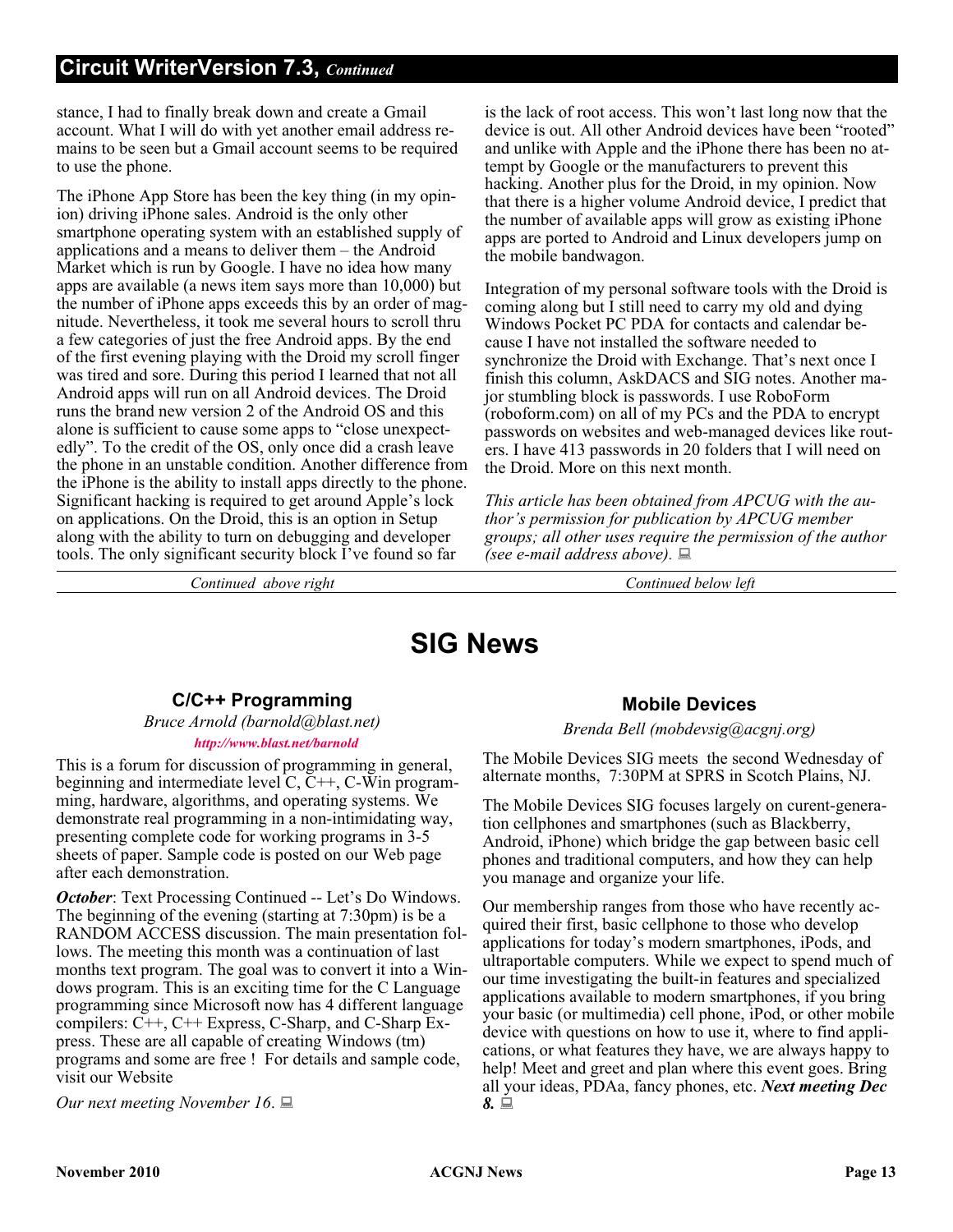#### **SIG News**, *continued*

#### **Layman's Forum**

Matt Skoda (som359@aol.com) *<http://www.acgnj.org/groups/laymans.html>*

*We meet on the second Monday of the month* (no meetings in July and August) to discuss issues of interest to novice

#### **FireFox Activity**

*Firefox@acgnj.org*

This SIG is intended to be an open forum for **all** FireFox and Mozilla techniques and technologies, to encourage study and development of web sites of all kinds. All browsers will be considered and examined. All are encouraged to "think out of the box" about new web site design. All members and guests are invited to check out the design concepts and voice their opinion.

*Our next meeting, November 18.*

#### **NJ Gamers**

*Gregg McCarthy (greggmajestic@gmail.com)*

*<http://www.NJGamers.com>*

#### *[www.lanparty.com](http://www.lanparty.com)*

**The next Friday Night Frag will be November 12, 6 p.m. to Saturday 12 noon — 18 hours for 5 bucks!**

BYOC - Bring your own computer

BYOF - Bring your own food.

and if you don't like sitting on metal chairs... BYO chair!

#### **LUNICS (Linux/Unix)**

Andreas Meyer (lunics@acgnj.org)

#### *<http//www.acgnj.org/groups/lunics.html>*

LUNICS is a group for those who share an interest in Unix and similar operating systems. While we do quite a bit with Linux, we've also been known to discuss Solaris and BSD as well. We meet on the first Monday of the month at the Scotch Plains Rescue Squad. See the web page for directions and more information.

*Our next meetings, Nov 1, Dec 6.*

#### **Window Pains**

John Raff (jraff@comcast.net)

#### *<http://www.acgnj.org/groups/winpains.html>*

Our intent is to provide members with Windows oriented application discussions, Microsoft and Linux style. Presentation to be directed to more heavy technological level of attendee, although newbies are welcomed.

*November 19*: Windows 7, Bruce Arnold **■** 

#### **Main Meeting**

#### *<http://www.acgnj.org/groups/mainmeet.html>*

*Mike Redlich (mike@redlich.net*)

*Nov 5*: Cool Websites, Bob Hawes

*Dec 3*: Elections, Ice Cream & Cake & Video ■

#### **Web Dev**

Evan Willliams (ewilliams@collaboron.com)

This SIG is an open forum for all Website Development techniques and technologies, to encourage study and development of web sites of all kinds. All languages will be considered and examined. The current project is a CMS for the club. Anyone interested in starting a new project, come to the meeting and announce / explain. Provide as much detail as possible. WebDev should be an all-encompasing development and examination forum for all issues, applications, OS, languages and systems one can use to build Websites. We currently have two Web dev languages .NET and Java as SIGs but other langages and OS need to be investigated, examined and tested; Windows, Linux, UNIX, DEC, Vax, HP etc. Intel-PC, Motorola - MAC etc. *Our next meeting November 10.*

#### **Java**

Mike Redlich (mike@redlich.net)

#### *<http://www.javasig.org>*

*October 12*: Getting Started with Clojure, , a dynamic programming language that targets the Java Virtual Machine (and the CLR).

*November 9:* Technical Overview of the Twitter API

#### **Hardware Activity**

Mike Reagan (hardware@acgnj.org)

This group is dedicated to repairing, refurbishing and/or recycling older computers. Ten people attended the first meeting of the ACGNJ Hardware Activity; so there is still a market for this type of event. One guy came all the way from the Bronx! Although we looked at some of the older equipment stored in the back room, most of our time was spent in talking about past experiences and planning for the future. Hopefully, we can establish a viable long-term schedule of projects, and keep the interest of those who attended this inaugural meeting. If you have a hardware problem, bring it in and we can all help fix or demolish it. (no guarantees either way)

#### *No meeting November 25 -- Enjoy your turkey!*

*Next meeting December 23*

#### **Investment Software**

Jim Cooper (jim@thecoopers.org)

#### *[http://www.acgnj.org/groups/sig\\_investment.html](http://www.acgnj.org/groups/sig_investment.html)*

The Investment SIG continues with presentations on how to use analysis programs TC2000 and TCNet. Large charts are presented on our pull down screen and illustrate the application of computer scans and formulas to find stocks for profitable investments. Technical analysis determines buy points, sell points and projected moves. Technical analysis can also be used on fundamentals such as earnings, sales growth, etc. We're no longer focusing on just Telechart -- if you are using (or interested in) Tradestation, eSignal, VectorVest -- or just in learning how to select and use charting and technical analysis, come join us !!

#### *Our next meetings: November 11.*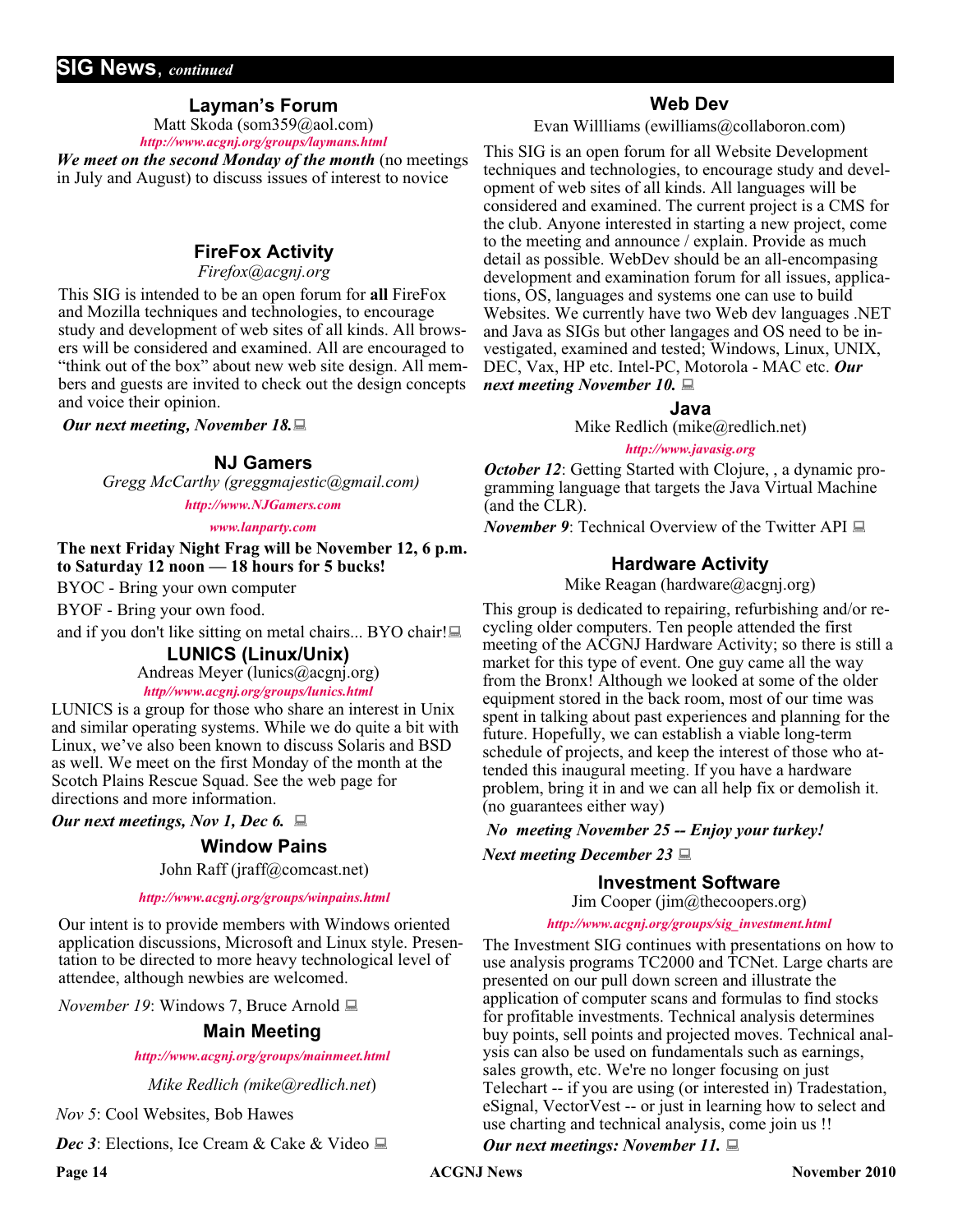### **Guru Corner**

If you need help with any of the technologies listed below, you can call on the person listed. Please be considerate and

#### **Discount Computer Magazine Price List**

**As described by the DealsGuy**

| you can call on the person listed. Please be considerate and<br>call before 10 PM. |                          |              | $1 \, yr$                                                                                                               |         | $2 \text{ yr}$ 3 yr |       |
|------------------------------------------------------------------------------------|--------------------------|--------------|-------------------------------------------------------------------------------------------------------------------------|---------|---------------------|-------|
|                                                                                    |                          |              | <b>Computer Games</b>                                                                                                   | \$10.95 | 20.95               | 29.95 |
|                                                                                    | <b>Software</b>          |              | <b>Computer Gaming World</b>                                                                                            | 14.95   | 28.95               | 41.95 |
|                                                                                    |                          |              | Computer Shopper1                                                                                                       | 16.97   | 32.95               | 47.95 |
| <b>HTML</b>                                                                        | Mike Redlich             | 908-246-0410 | Dr. Dobbs Journal                                                                                                       | 15.95   | 30.95               |       |
|                                                                                    | Jo-Anne Head             | 908-769-7385 | Mac Addict                                                                                                              | 10.97   |                     |       |
| ColdFusion                                                                         | Jo-Anne Head             | 908-769-7385 | Mac Home Journal                                                                                                        | 15.97   | 29.97               |       |
|                                                                                    |                          |              | Mac World                                                                                                               | 12.95   |                     |       |
| <b>CSS</b>                                                                         | Frank Warren             | 908-756-1681 | Maximum PC                                                                                                              | 9.95    | 18.95               | 27.95 |
|                                                                                    | Jo-Anne Head             | 908-769-7385 | Microsoft System Journal                                                                                                | 21.95   | 39.95               |       |
| Java                                                                               | Mike Redlich             | 908-246-0410 | PC Gamer                                                                                                                | 12.95   |                     |       |
|                                                                                    |                          |              | PC Magazine (22/44/66 Issues)                                                                                           | 25.97   | 48.95               | 68.95 |
| $C++$                                                                              | <b>Bruce Arnold</b>      | 908-735-7898 | PC World                                                                                                                | 16.95   |                     |       |
|                                                                                    | Mike Redlich             | 908-246-0410 | Wired                                                                                                                   | 6.00    | 12.00               | 17.00 |
| ASP                                                                                | Mike Redlich             | 908-246-0410 | These prices are for new subscriptions and renewals. All<br>orders must be accompanied by a check, cash or Money        |         |                     |       |
| Perl                                                                               | John Raff                | 973-560-9070 | Order. Make payable to Herb Goodman, and mail to:                                                                       |         |                     |       |
|                                                                                    | Frank Warren             | 908-756-1681 | Herb Goodman, 8295 Sunlake Drive, Boca Raton,<br>FL 33496                                                               |         |                     |       |
| XML                                                                                | Mike Redlich             | 908-246-0410 | Telephone: 561-488-4465, e-mail: hgoodman@prod-<br>igy.net                                                              |         |                     |       |
| Genealogy                                                                          | Frank Warren             | 908-756-1681 | Please allow 10 to 12 weeks for your magazines to start.                                                                |         |                     |       |
| <b>Home Automation</b>                                                             | Frank Warren             | 908-756-1681 | For renewals you must supply an address label from your<br>present subscription to insure the correct start of your re- |         |                     |       |
|                                                                                    | <b>Operating Systems</b> |              | newal. As an extra service I will mail a renewal notice<br>about 4 months prior to their expiration date. I carry more  |         |                     |       |
| Windows 3.1                                                                        | Ted Martin               | 732-636-1942 | than 300 titles at excellent prices — email for prices. $\Box$                                                          |         |                     |       |

#### **ACGNJ MEMBERSHIP APPLICATION**

Sign up online at http://www.acguj.org/membershipApplication.html and pay dues with PayPal.

|                 |                                          | Dues                                                                              |                |                |                       |
|-----------------|------------------------------------------|-----------------------------------------------------------------------------------|----------------|----------------|-----------------------|
|                 | <b>US/CANADA</b>                         |                                                                                   |                | <b>STUDENT</b> | <b>SENIOR CITIZEN</b> |
| Year            | \$25                                     |                                                                                   |                | \$20           | (Over 65)<br>\$20     |
| 2 Years         | \$40                                     |                                                                                   |                |                |                       |
| 3 Years         | \$55                                     |                                                                                   |                |                | \$45                  |
|                 | Mail this application and your check to: | AMATEUR COMPUTER GROUP OF NEW JERSEY, INC., P.0. BOX 135, SCOTCH PLAINS, NJ 07076 |                |                |                       |
|                 |                                          | New Member Renewal                                                                | Address Change |                |                       |
| First Name      |                                          | Last Name                                                                         |                |                | Phone                 |
| Mailing Address |                                          |                                                                                   |                |                | E-Mail                |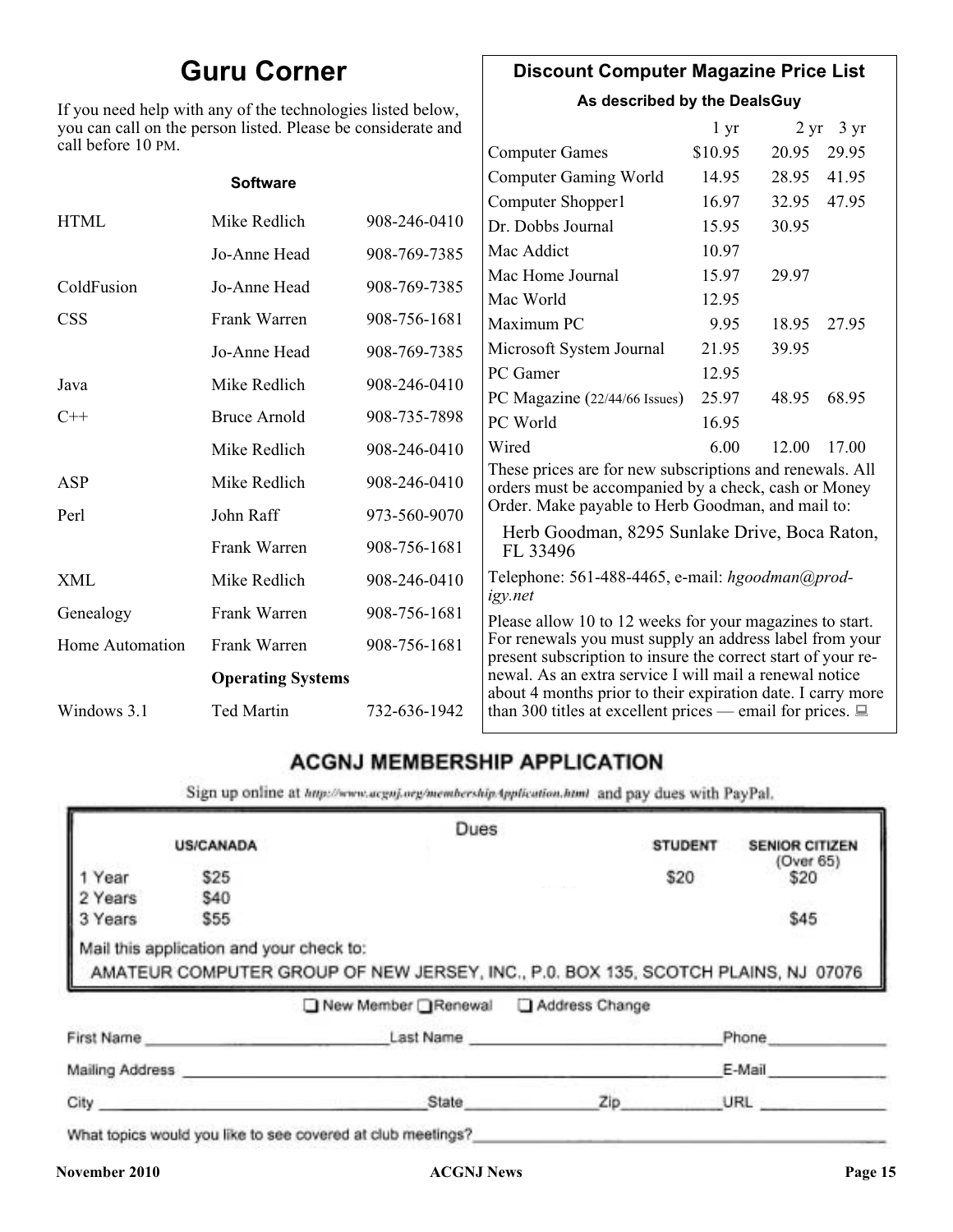| <b>Other Local Computer Groups</b>                                                                                                                                             |                                                                                                                                                           |                                                                                                                                                                      |  |
|--------------------------------------------------------------------------------------------------------------------------------------------------------------------------------|-----------------------------------------------------------------------------------------------------------------------------------------------------------|----------------------------------------------------------------------------------------------------------------------------------------------------------------------|--|
| <b>Princeton Macintosh User Group:</b> 7:15 pm 2nd<br>Tuesday, Jadwin Hall, A-10, Washington Rd,<br>Princeton, $(609)$ 252-1163, www.pmug-nj.org                               | Linux Users Group in Princeton: 7 pm, 2nd<br>Wednesday, Lawrence Branch Mercer Library,<br>Rt#1 & Darrah Lane, Lawrence NJ<br>http://www.lugip.org        | <b>New York PC:</b> 3rd Thurs, 7 pm, PS 41, 116 W<br>11th St. For info call hotline, (212) 533-NYPC,<br>http://www.nypc.org                                          |  |
| <b>Computer Education Society of Philadelphia:</b><br>Meetings & Workshops at Jem Electronics, 6622<br>Castor Ave, Philadelphia PA. www.cesop.org/                             | <b>Brookdale Computer Users Group:</b> 7 pm, 3rd<br>Friday, Brookdale Community College, Bldg<br>MAN Rm 103, Lincroft NJ. (732)-739-9633.<br>www.bcug.com | NJ Macintosh User Group: 8 pm, 3rd Tuesday,<br>Allwood Branch Library, Lyall Rd, Clifton NJ.<br>$(201) 893 - 5274$ http://www.njmug.org.                             |  |
| PC User Group of So. Jersey: 2nd Mon., 7 pm,<br>Trinity Presb. Church, 499 Rt 70 E, Cherry Hill,<br>NJ. L. Horn, (856) 983-5360<br>http://www.pcugsj.org                       | Hunterdon Computer Club: 8:30 am, 3rd Sat,<br>Hunterdon Medical Center, Rt 31, Flemington NJ.<br>www.hunterdoncomputerclub.org. (908)<br>995-4042.        | NY Amateur Computer Group: 2nd Thurs, 7<br>pm, Rm 806 Silver Bldg, NYU, 32 Waverly Pl,<br>NYC http://www.nyacc.org                                                   |  |
| Morris Micro Computer Club: 7 pm 2nd Thurs.,<br>Morris County Library, Hanover Ave, Morristown<br>NJ, (973) 267-0871.<br>http://www.morrismicro.com                            | Central Jersey Computer Club: 8 pm, 4th Fri-<br>day, Rm 74, Armstrong Hall, College of NJ. Rich<br>Williams, (609) 466-0909.                              | NJ PC User Group: 2nd Thurs, Monroe Rm at<br>Wyckoff Public Library, 7 pm. Maureen Shannon,<br>$(201)$ 853-7432, www.njpcug.org                                      |  |
| <b>Philadelphia Area Computer Society: 3rd Sat, 12</b><br>noon Main Meeting, groups 8 am-3 pm. Upper<br>Moreland Middle School, Hatboro PA. (215)<br>764-6338. www.pacsnet.org | NJ Computer Club: 6:15 pm, 2nd Wednesday ex-<br>cept Jul & Aug, North Branch Reformed Church,<br>203 Rt 28, Bridgewater NJ. http://www.njcc.org           | Princeton PC Users Group: 2nd Monday,<br>Lawrenceville Library, Alt Rt 1 & Darrah Lane,<br>Lawrenceville, Paul Kurivchack (908) 218-0778,<br>http://www.ppcug-nj.org |  |

| <b>Classified</b>                                                                                                                                                                                                 | <b>Radio and TV Programs</b>                                                                                                                                                                                                              |
|-------------------------------------------------------------------------------------------------------------------------------------------------------------------------------------------------------------------|-------------------------------------------------------------------------------------------------------------------------------------------------------------------------------------------------------------------------------------------|
| <b>FREE TO MEMBERS.</b> Use our classi-<br>fied ads to sell off your surplus computer                                                                                                                             | <b>Computer Radio Show, WBAI</b><br>Amold<br>Slenside Rd<br>99.5 FM, NY, Wed. 8-9 p.m.<br>Auditorium                                                                                                                                      |
| stuff. Send copy to Classified, ACGNJ<br>NEWS, P.O. Box 135, Scotch Plains NJ<br>07076 or e-mail to the editor,<br><i>bdegroot@ptd.net.</i> Classified ads are free to<br>members, one per issue. Non-members pay | <b>Software</b><br>Review,<br>The<br>LEXA A3<br>Learning Channel, Saturday<br>178<br>10-10:30 p.m.                                                                                                                                        |
| \$10. Send check payable to ACGNJ Inc. with<br>copy. Reasonable length, please. Deadline:<br>1st of preceding month. (For example, April                                                                          | On Computers, WCTC 1450<br>0.5.22<br>AM, New Brunswick, Sunday<br>Echo<br>Queen<br>1-4 p.m. To ask questions call<br>Diner<br>$(800)$ 677-0874.                                                                                           |
| Member of<br>Personal Computer User Groups                                                                                                                                                                        | Borlo Ave.<br>$C_{\rm{min}}$<br><b>PC Talk</b> , Sunday from 8 p.m. to<br>Term Rd.<br>Scotch Pigins<br>10 p.m., 1210 AM Philadelphia.<br>Rescue Sound<br><b>Ext1 135</b><br>$1800 - 876 - WPEN$ , Webcast<br>at http://www.pctalkweb.net. |

#### *<http://www.apcug.net>*

#### **Directions to Meetings at Scotch Plains Rescue Squad, 1916 Bartle Ave., Scotch Plains NJ**

#### **From New York City or Northern New Jersey**

Take Route 1&9 or the Garden State Parkway to US 22 Westbound.

#### **From Southern New Jersey**

Take Parkway north to Exit 135 (Clark). Stay on left of ramp, follow circle under Parkway. Bear right to Central Avenue; follow to Westfield and under RR overpass. Left at light to North Avenue; follow to light in Fanwood. Right on Martine (which becomes Park Ave). Right on Bartle Ave in middle of shopping district.Scotch Plains Rescue Squad (2-story brick) is located on the right. Do not park in the row next to the building — you'll be towed.

#### **From I-78 (either direction)**

Take exit 41 (Scotch Plains); follow signs to US 22. Turn right at light at bottom of hill and use overpass to cross Rt. 22. Follow US 22 Westbound directions.

#### **From US 22 Westbound**

 $\zeta$ 

Exit at Park Avenue, Scotch Plains after McDonalds on the right, diagonally opposite Scotchwood Diner on the left, immediately before the overpass. After exiting, turn left at the light and use overpass to cross US 22. Bear right at bottom of ramp to continue south on Park Avenue. Turn left at the second light (a staggered intersection). Scotch Plains Rescue Squad (2-story brick) is on the right. Do not park in the row next to the building — you'll be towed. We meet on the second floor, entering by the door at the right front of the building.

#### **From Western New Jersey**

Take US 22 Eastbound to the Park Avenue exit. The exit is about a mile past Terrill Road and immediately past the overpass. Exit onto Park Avenue South and follow the directions above to the Rescue Squad building.